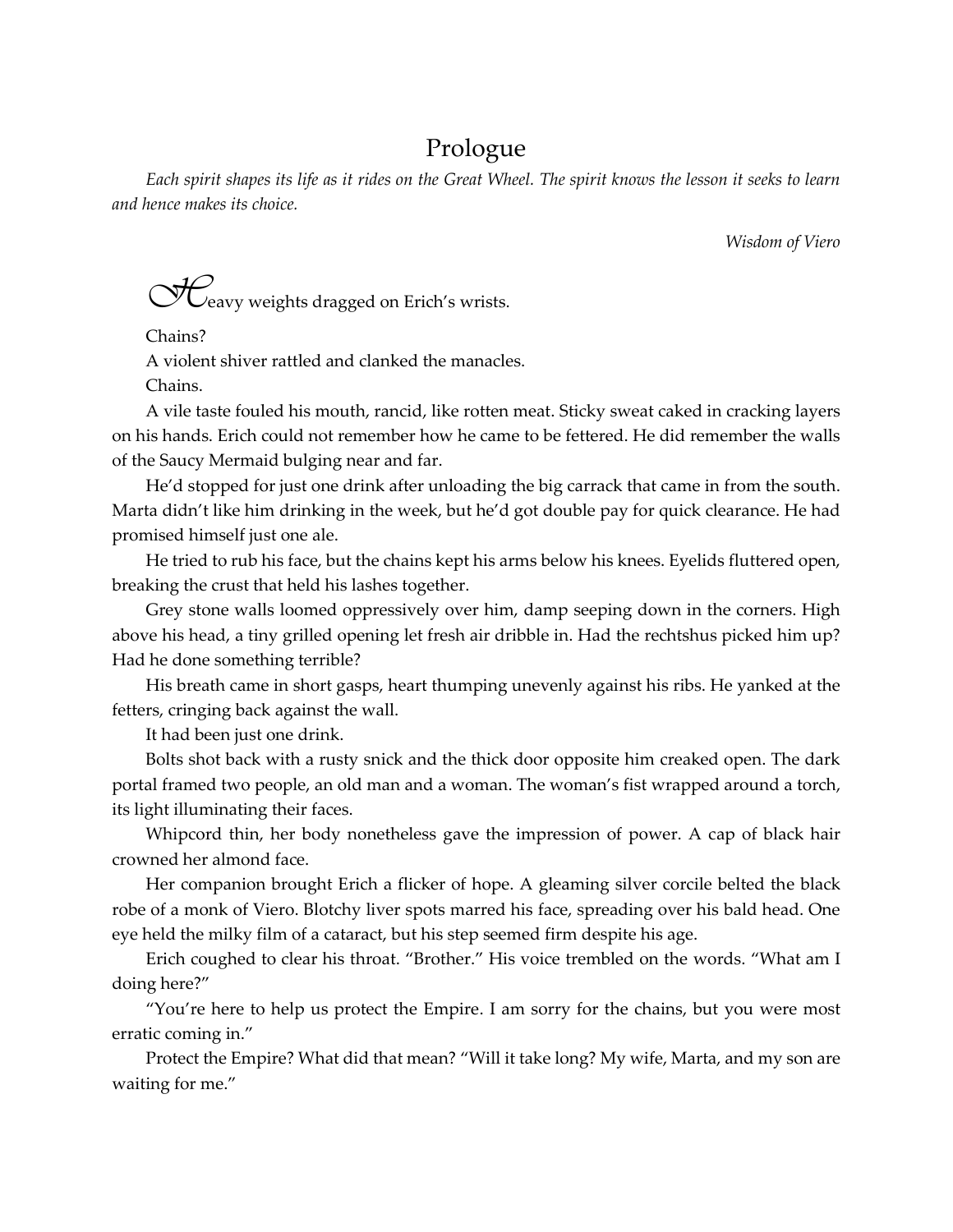"No, just a few flickers." The monk smiled, his good eye shining in the torchlight as he took it from the woman.

She bent over Erich, keys clicking in the locks of his manacles. The fetters fell away.

"Give him something to drink," the monk said. "He sounds dry as a bone."

The woman produced a skin and dribbled water into Erich's mouth, a little at a time until he could swallow freely. Her arm came around his chest, helping him stand and limp out of the cell.

The corridor walls stretched into the grey distance of their torchlight. The smooth cold stone sucked the heat from Erich, starting with his bare feet. What had happened to his boots? Movement released the sour stench of vomit from his clothes.

"Where are you taking me?" Erich croaked as the woman half-dragged, half-carried him up a staircase.

"That is a question that will shortly have an answer," the monk replied.

Blue light flooded from a room at the top of the stairs. Erich tripped over his frozen feet as he stared at the glass jars that emanated the luminescence.

A short man stood by a steel table, chains dangling from rings set in its corners. Black hair flowed over his back like a cape and his eyes tilted up at the corners. The strange light made them look black, but they gleamed ice-blue and cold when the woman's torchlight fell over him.

Shivers crawled up and down Erich's spine. He knew this man. Brice Rennaurd, the Emperor's maitombre from the frozen north. What did the Master of Shadows want with him? It had to be bad.

Words bubbled up, rushing from Erich's mouth. "My lord, Brother, whatever I did, I didn't know it. I'm sorry, my lord! I promise I won't do it again!"

Speech deserted him and he babbled incoherently, pleading for what, he did not know. The black-haired man's lips tilted up in a glacial smile.

"On the table," he instructed the woman, nails clicking as he trailed fingers over the chains.

Erich staggered as her arms swept around him. Crashing his fist into her shoulder, he darted for the door. Her foot swept across his, sending him tumbling down. Vicelike fingers clamped on his wrists. A desperate kick caught her ankle and she grunted, her grip loosening.

He lunged away from her, but a hand closed on his ankle. She wrestled him to the floor, a knee resting between his shoulder blades. Twisting his arms behind his back, she forced him up, and onto the table.

"Brother, please help me!" Erich squirmed in her hands, reaching for the black robe of the monk.

"You will find the Wheel today, my boy." The monk patted his shoulder gently as the other two chained him to the table. "You laid a path for yourself to walk and now you have walked it. You will return to the Wheel to plot your next life. It is nothing to be afraid of."

Erich jerked against the steel fetters. "Please, Brother, I'm not ready to die. I have a wife, a child. Marta and my boy Thom. What will they do without me?"

"Of course you are ready to die." The monk stepped back. "You chose this life as a spirit on the Wheel. It is your path, and you are at the end of it. As for your family, they too made their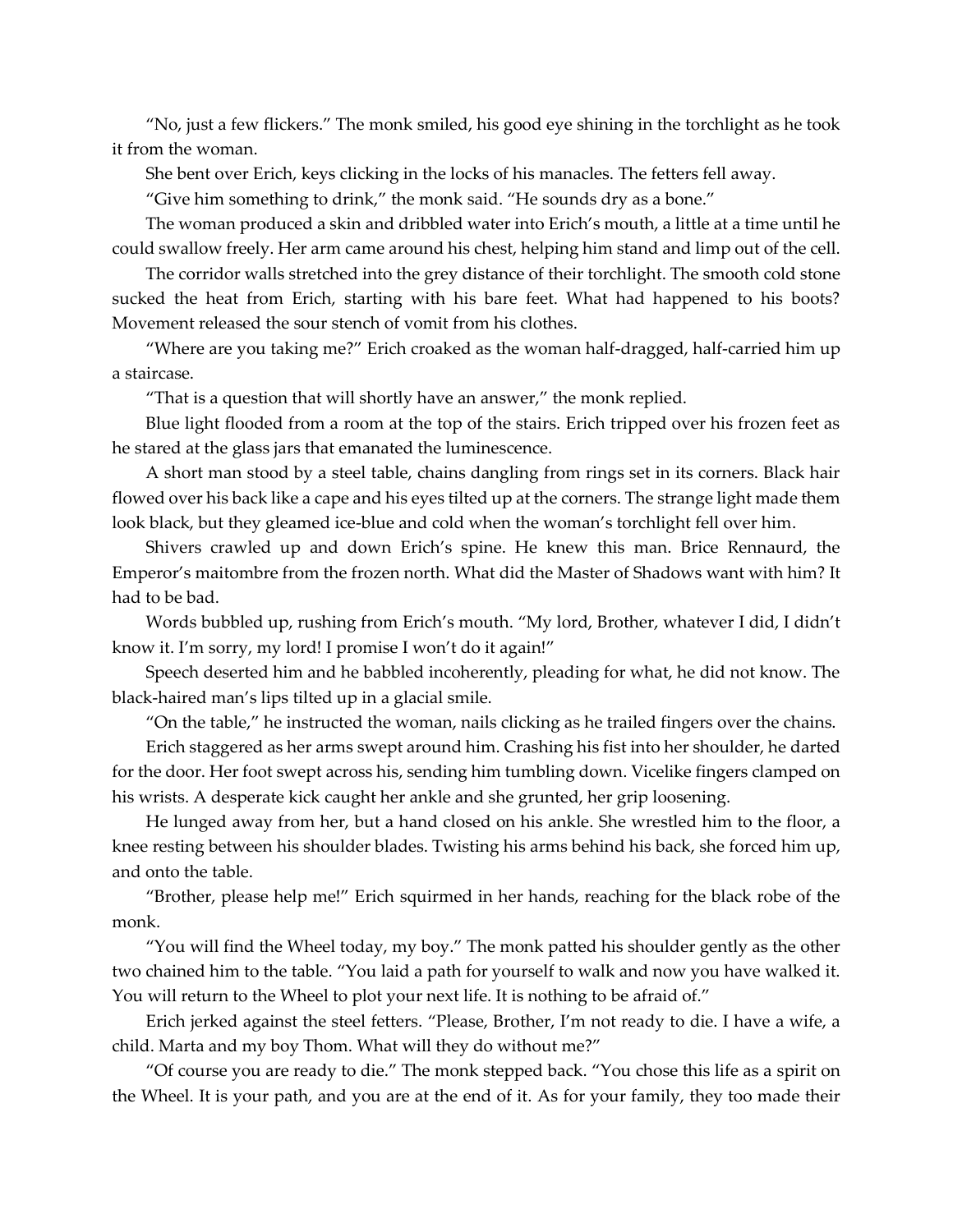choices. Let go of your concern for them and focus on what this life has taught you. Perhaps in your next cycle, you will make better choices."

The woman held a small vial of black liquid over him. Erich sealed his lips, shaking his head. The woman grabbed his nose. He held his breath but ran out of lungs before she ran out of patience and his mouth gasped open.

Black liquid splashed onto his tongue, a foul taste of salt and rotten fish rolling over his gums. The ceiling turned dark and stretched toward him, a drooping bowl. His skin peeled back, and he could see blood rushing through his veins.

The walls bulged near and far, like the Saucy Mermaid the night before.

A feathered head leaned over him. No, a woman's head. The room ran in pink and blue whorls.

"It is perfect." The voice rang like a jangling bell in broken halftones. "His elämää blushes."

"How does this affect the price?" An old door creaked the words.

"A thousand lives for each spirit."

Spiderwebs patted his shoulder. "It is a worthy goal. I declare this deal rattvis bit. We will leave you to it."

Air became more, people less. A porcelain mask hung over Erich. The broken halftones tolled.

"Good-bye. Good luck on the Wheel."

A hot line against his throat. The walls closed in on him for the last time.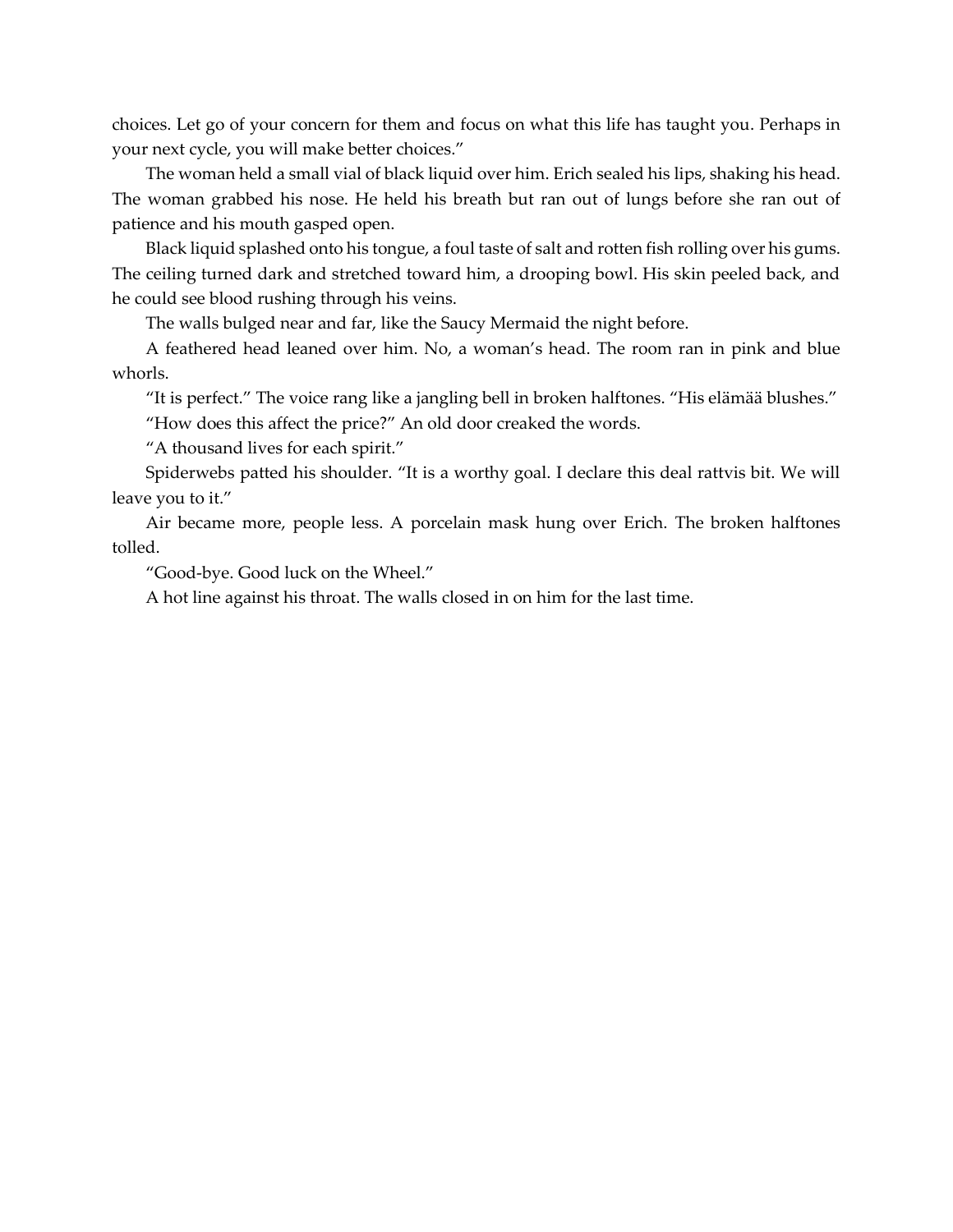## Chapter One

*A multitude of spirits dwell before the Wheel and each has a name, a chain with which to bind them. Three Gods dwell behind the Wheel, and none will know their names.*

*Lore of the Threesome*

**CHU** eat bit into Naira's mouth, grinding down to her lungs, like trying to breathe through

clay. The masorax's hunger vibrated along her legs where chafed skin met hard, shining scales. Fingers clenching on the horn of the saddle, she sent soothing thoughts to the great snake.

The massive neck swayed forward, arched high above the sand, as the body of the serpent rippled over the dune, its elämää enhancing already prodigious strength. They would need to stop for the night soon. Would there be prey for the masoraxi? There had not been, the previous night.

The red dunes of the desert shimmered in the afternoon sun. Eddies of wind played out on the desolate landscape. Not even the desert nomads roamed here, in the heart of the Cidan Mashada.

A cascade of sand whispering along scales made her turn to see her right-hand husband, Darisia. His black masorax looped long trails in the dunes, its bony neck-frill fluttering in greeting.

"The rock aloes yielded little water. We will need to set dew-traps soon." A gravelly burr marred his clear tenor voice. The cabolad swathed him from head to toe, leaving only liquid black eyes visible through the veil. The traditional robe of a priest of the Right-Hand God, the vestment suited the desert, except for the color. The rigors of their journey painted the garment in stains, its original sunshine hue a distant memory.

"Tahil is not far ahead." The words crawled out of her dust-dry mouth. "He thinks we are close."

"Let us hope there is water in this place he dreamed of. Dew-traps only go so far," Darisia said, and they continued deeper into the desert, following the dream of their left-hand husband. The golden disk of the sun drowned by slow cistern lines in the haze that beckoned on the western horizon.

The ruined stones of a temple rose in the slack between two dunes. Great basalt blocks tumbled about as though some giant child had scattered its toys there. A single pillar remained standing, the Wheel and the Three carved in golden lines, marking the center of what would have been the floor of the nave.

Tahil waited for them there, leaning against the pillar. His ebony skin gleamed wet and salty, sweat staining his blood-red silk loincloth, the only vestment of a priest of the Left-Hand God. Sand clung to his tight black cornrow braids, a gleaming red mist in the setting sun. He had been here long enough to unsaddle his masorax as evidenced by its absence. Glass sowah charms glittered on his wrist as he raised his arm to wave them in.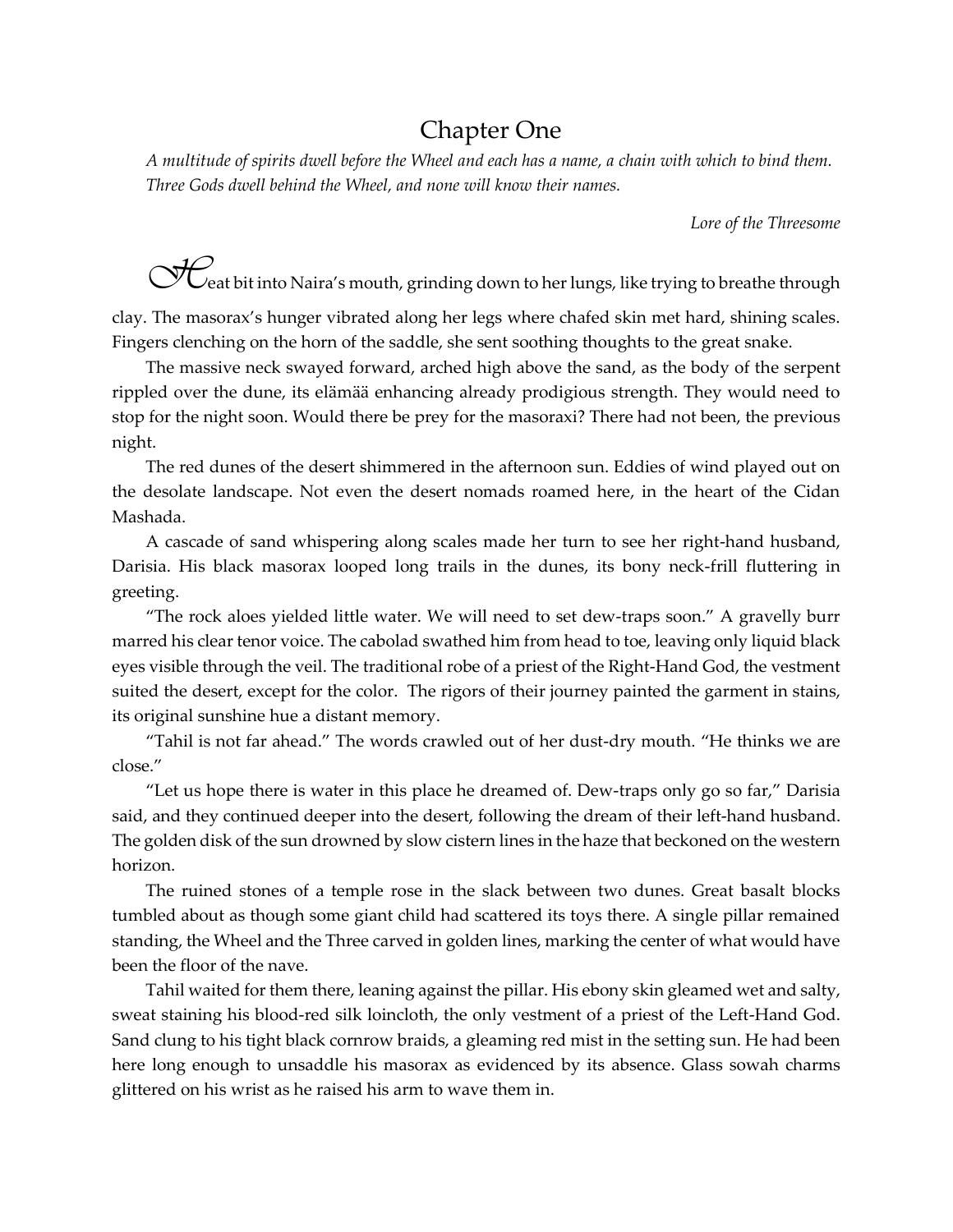"It is the place of my dreamscape," Tahil's basso voice rumbled as they dismounted. "I think the well shaft still holds water, there is a hint of life in the air."

Naira freed her masorax of saddle, bridle, and pack, slithering down its muscled flank. "Or perhaps it does not and that is why this temple is abandoned."

"Have a little faith, O Priestess of the Goddess." Tahil teased her, even as he held up a rope. "I will find water if one of you will be the anchor."

"Or you will find your death." Darisia's dark eyes widened, pupils dilating. "A desert pit with even the ghost of water might well have some lurking beast."

"If I do, you will share our Beloved's bed alone on the ride back. Come." Tahil slung the rope over his shoulder and led them across the broken floor of the temple.

Here and there, carved into heavy basalt rock, sowah images illustrated the prayers of the faithful, a cry to the Gods. It brought Naira comfort to see the familiar icons, echoing the designs of the glass charms dangling from her wrists.

A black pit yawned in the place that had once been an altar.

"Here." Tahil held out the end of his rope for Darisia. "Hold this."

Darisia turned his gaze to Naira, who nodded her reluctant assent. Tahil's skill at habi and the strength of his elämää would protect him. Few things in the desert could kill him outright. She hoped. They needed more than dew-trap water. Worry beat a tattoo against her ribcage as Tahil vanished below the lip.

The shadow of the central pillar had grown long before their left-hand husband reappeared. His teeth flashed in a white grin. "The water is sweet and there's plenty." He unslung his waterskin from across his body.

Relief as wide as the sky flooded through Naira as she drank in greedy gulps. Thirst satisfied, she passed the skin to Darisia. Here, in the privacy of their desert camp, he took off the veil and hood of the cabolad, revealing his bronze skin and kissable lips. Black hair fell back in corkscrew coils as he tilted the skin over his face. Water bubbled in the corners of his mouth as he drank.

"A bucket could have filled while you were gone." Naira turned back to Tahil. "Is it that deep? Did you find anything that explained your dreams?"

"It is a deep well. I only explored a little. I found a tunnel with what looked like a sowah image carved on the wall, but I did not think it wise to enter on my own."

"What looked like a sowah image?" The phrasing seemed odd to her.

"It is the right style and colors, but I've never seen the icon." He held out his hands, palms up.

Naira frowned at the scattered stones of the temple. Desert predators would shy away from the hunting masoraxi, their camp would be safe without a human presence. They could explore the tunnel and maybe learn what called Tahil here.

It was a great risk, leaving Magadla only on the word of her left-hand husband. The other Exalted already schemed who would take her place if she died out here in the shifting sands. She would have prayed for guidance, but the Goddess had been silent for many years now.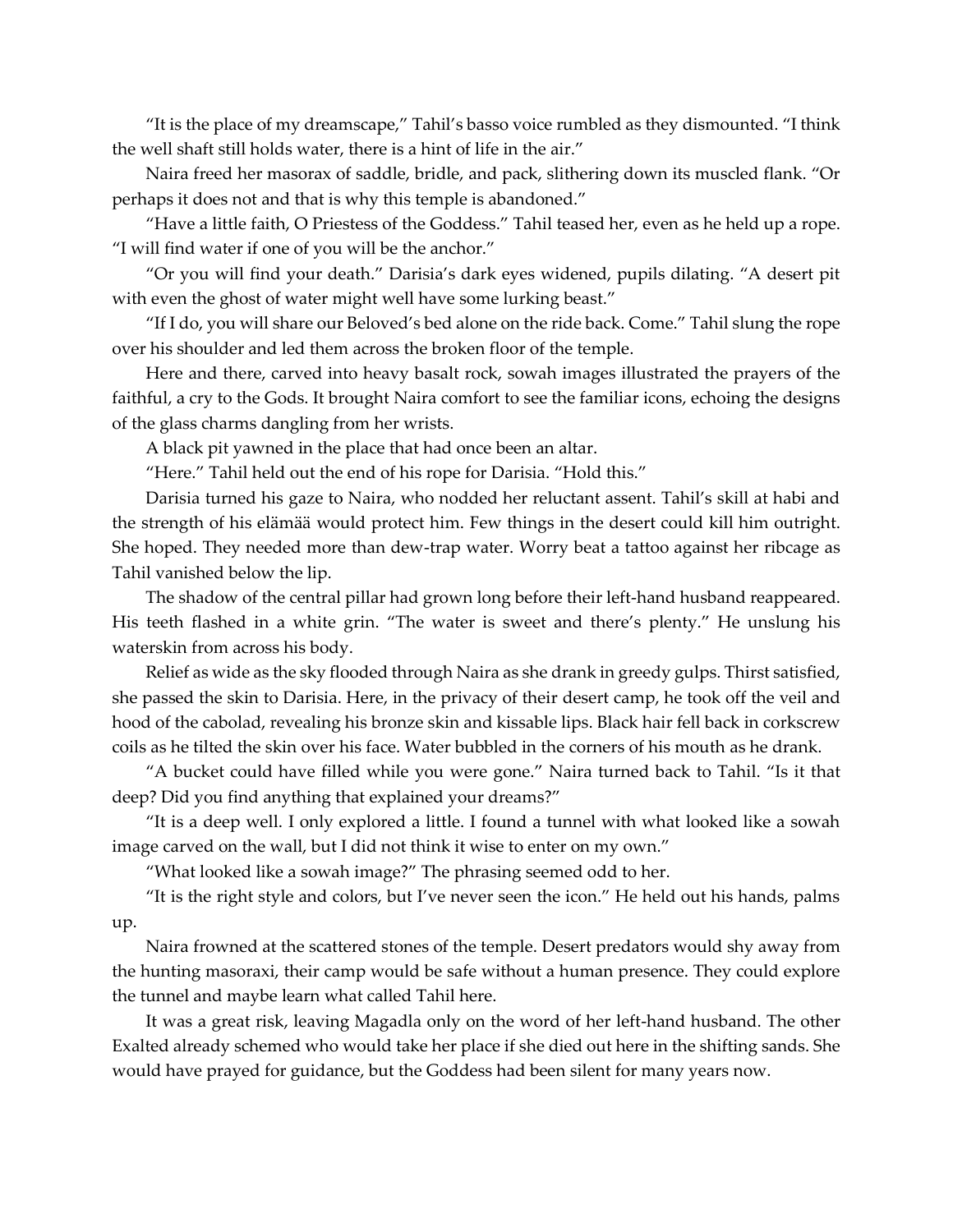She set the thought aside, there would be room in the cistern when they returned to the Holy City to worry about politics.

"One of us will need to stay up here with the rope." The words tripped on her tongue as she said them and the last utterance of the Goddess came back to her.

*If you would hear my voice again, remember this: I am the Balancer. Weight and Counterweight. Modesty and Wantonness. Creation and Destruction. Right-Hand and Left-Hand. There must always be Balance. There will come a time when you think you only need the one. If you would hear my voice, remember this: I am the Balancer.*

"No," she corrected herself. "We must find a way for all three of us to go down."

Tahil walked up to a massive basalt block, its black shadow mingling with the coming darkness. "This will do if we can flake off a piece large enough to cover the well but small enough that we can get past. We can lay it over the top and tie the rope to it."

"Basalt is a hard rock." Darisia walked over to join him, running his hands over the smooth surface. "This will not flake, not unless we have a drill. I will check the other stones."

"Should we wait for tomorrow to go down?" Tahil asked her as Darisia walked among the fallen stones.

"Will sunlight make a difference in an underground pit?" Naira's shoulders rippled under the thin straps of her blue khamei. Like the garments of her husbands, her vestments wore the length of the journey in red stains and small rips on her pleated skirt. "Tell me again of your dream?"

"The Holy Masorax called me to this place and said that the Goddess's silence neared its end. He said that we would receive guidance here to reawaken to Her grace."

Hope tingled along Naira's limbs. For twenty-seven years the Goddess had been silent. To return Her voice to the people, any risk was worth taking.

"Here!" Darisia called to them.

He had found a stone slab, a weathered lintel from long ago. Solid and thick as Naira's waist, it lay heavy on their shoulders. Shifting sand under their sandals made walking hard, even with their elämääs flooding strength into corded muscles.

Naira's back cramped with agonized relief as they lay the stone over the well, leaving a thin gap. They might scrape some skin off, but they could squeeze through.

Touching her sowah charms, she considered the setting sun. "Let us eat and pray first, then we shall go down."



The long rope coiled into the darkness, only the faint light of Tahil's torch calling Naira from below. Heat had fled from the desert with the setting sun and she shivered. Hand over hand, she sank into the clammy darkness of the well.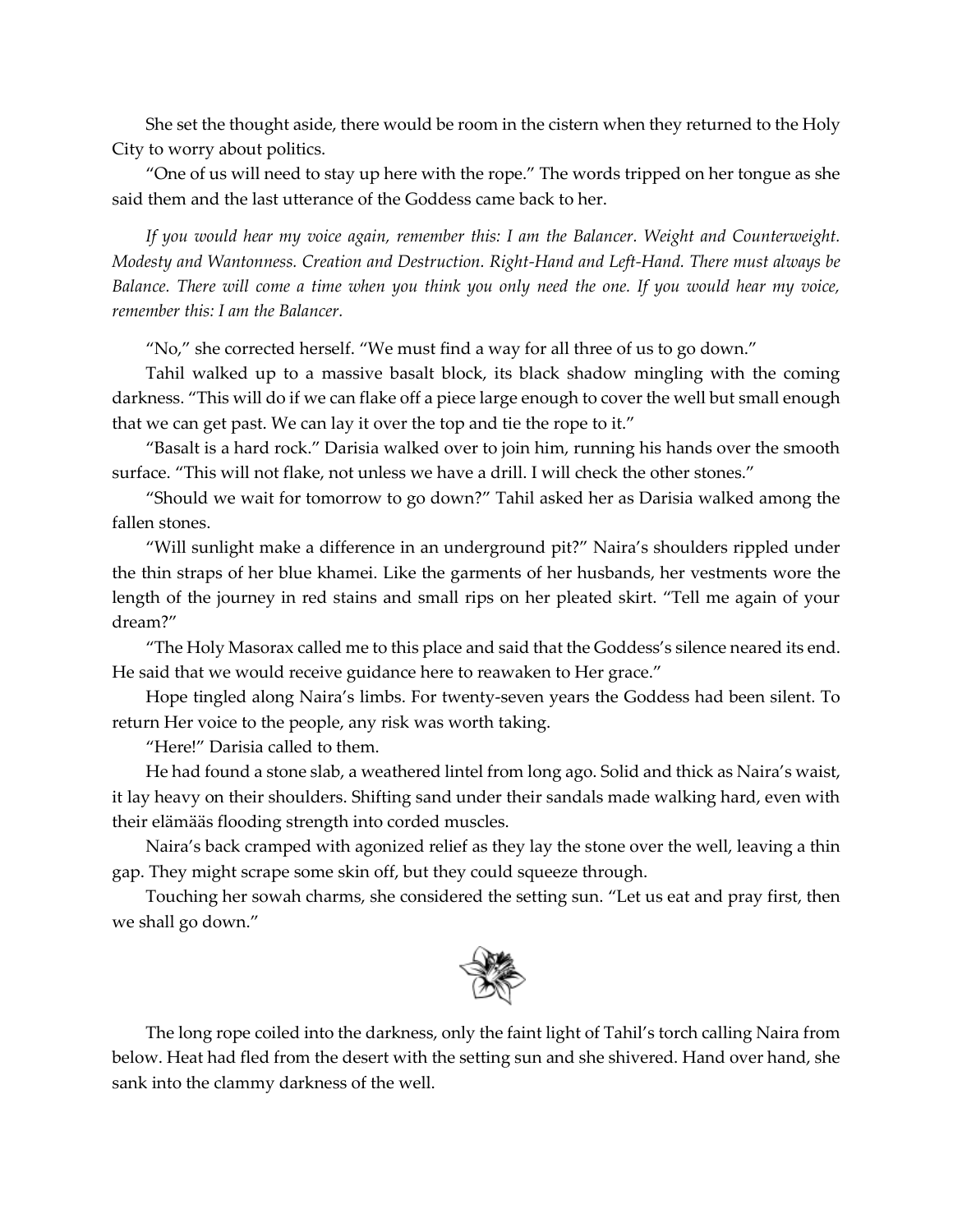Her feet met stone and she let go of the rope, stepping aside to make space for Darisia. A small stream ran over her toes.

"Here is the upwelling." Tahil held out the torch to show her the source of water bubbling slowly through a sandy patch onto the well floor. "The stream runs into the passageway and see the charm?"

Darisia joined them at the entrance to the tunnel, the etching on the lintel drawing their fascinated regard. The gold of creation, the red of destruction, the balancing blue — the colors of sowah were all present and in the right proportion. And yet, Naira had never seen such an image wrought in the canon.

Two chains hung from either side of a horizontal blue bar. On the right chain hung a gold Wheel and on the left a red Wheel. The icon lacked the Gods themselves or their holy animals.

"Perhaps a sign that was never written." Darisia traced the lines with a slender finger.

"Perhaps." Naira took the torch from Tahil. "Come." She led the way into the tunnel, watersmoothed stones slick underfoot.

A fragrance lingered in the air, teasing her, calling her deeper into the earth. Flickering torchlight revealed cut stone forming the walls of the tunnel.

They had not gone far when the passageway ended abruptly. The runoff water continued into a hole as thick as Naira's arm.

Three slits were carved into the rock at chest height, one straight, the other two curved on either side of it. It could be two hands cupping a third between them.

"The Eye." Darisia breathed reverently, moving to Naira's right side.

It did look like the sign of blessing. "I think our hands go into it." Naira touched a fingertip to the straight slit. "I can see no other way to proceed."

"Shine the fire on it a little longer." Tahil grimaced. "If I'm sticking my hand into an unknown hole, I want to be sure that both spider and scorpion have enough room in the cistern to leave."

"Weren't you the one who climbed down a hole without knowing what you would find?" Naira laughed at him as she brought the torch close to the slits.

"That is different." He shuddered. "That isn't sticking my hand where some eight-legged thing could crawl over my fingers without warning."

They waited for a ladle of water to pass. Finally, Tahil declared himself ready and in concert, they made the sign of the Threesome, Naira's hand straight, the two men each cupping a hand on either side of hers. Slowly they slid the Gods' Eye toward the gaps in the stone wall.

For a droplet, nothing happened.

Bright light flooded the passage, the glare blinding them. Searing pain ripped into Naira's hand, like a rod thrust through her palm and she screamed in agony. On either side, the men's voices joined hers, a chorus of suffering in the white radiance.

Dark shapes flashed in the luminescence. The sowah signs of the Gods drawn in black lines. The two-tailed lion, the life-giving honeybee, the poisonous masorax. The comet, the breath of the Goddess, the dawn crown.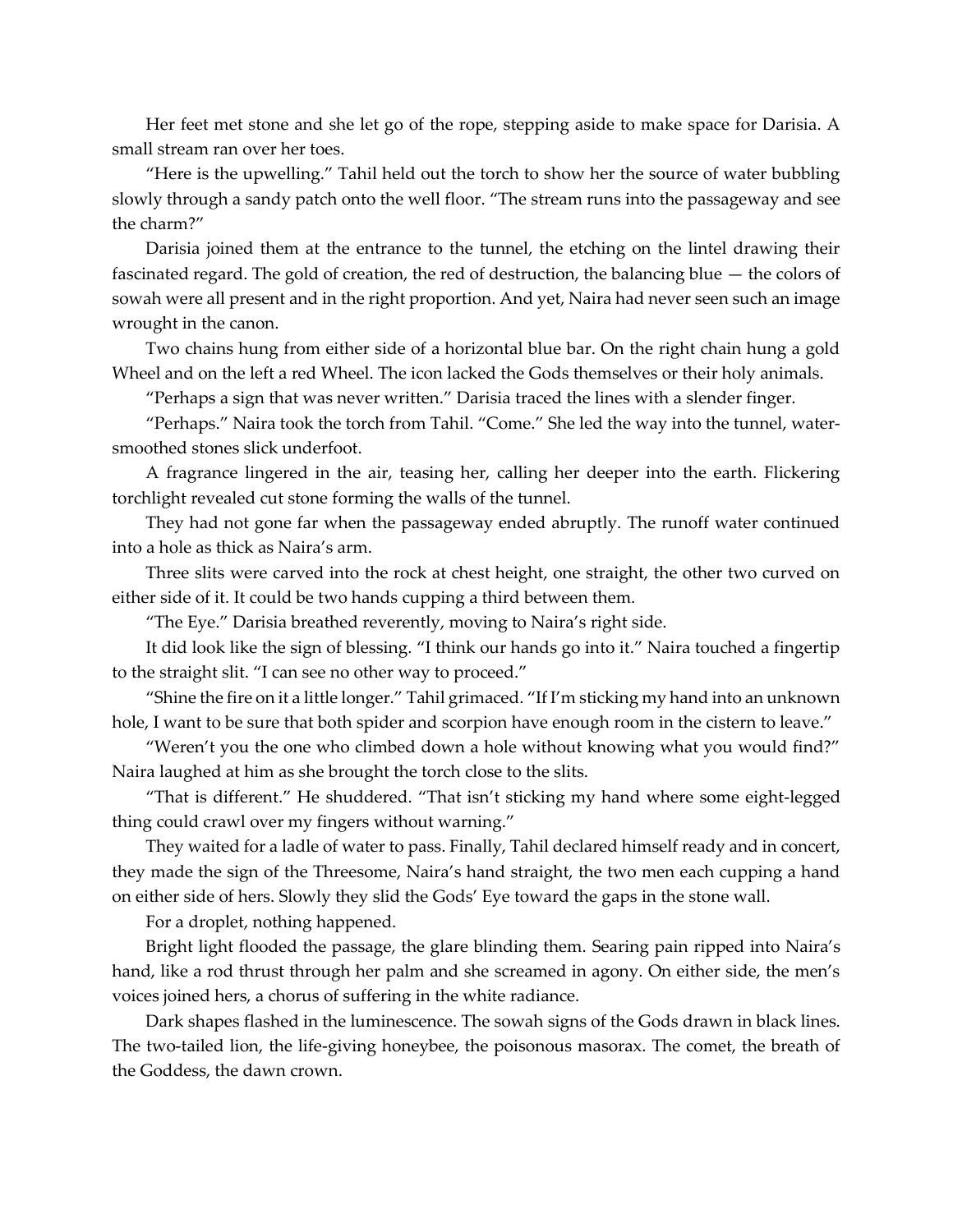Naira hung suspended from her hand as her knees collapsed under her. Tormented tendons in her shoulders tore under the weight of her body.

Sowah signs danced in stark silhouettes about the grotto.

The relief of unconsciousness beckoned. Stars sparkled in her vision, and cramping muscles in her back creaked.

The light fled for the nooks and crannies and the pain faded, her hand released. Naira fell to her knees.

"Goddess's Tits! That hurt." She cradled her hand. The ghost of torment lingered, despite a lack of visible injury.

"Look." Tahil's voice still held the echo of agony, but he had managed to get to his feet. "Some of the light remained behind."

He pointed back the way they had come. A flower glowed in the water. Wrought of metal, its silver stem opened into a golden blossom shaped like a cup on a saucer.

The foreign scent that had lured Naira into the tunnel flooded her senses. The musky smell of the adeeg cat mingled with the spicy aroma of cinnamon roasting over a fire, all wrapped around with the fresh smell of rains falling over the savannah. This scent did not know the harsh desert heat.

Nerves bunched in her legs, slow steps creeping toward this unknown bloom. Her hand still ached with phantom pain as she lifted the artifact, grip cautious on the silver stem.

#### *Find me.*

The faint voice whispered through her mind, a memory drifting from a time before. The voice of the Goddess. Hope rising in her breast, she clasped the flower between her palms.

"Where?" She prayed out loud. "Where? Goddess, please!"

But the Presence was gone.

"Beloved?" Tahil dropped to his knees next to her as the light of the flower faded.

Strong arms embraced her as a sob welled up from the empty place left by the Goddess' presence. Darisia's hands wrapped about her waist. The flower blurred as tears flowed, her shoulders shaking. Twenty-seven years and a dream — for a flower? Her hands convulsed on the stem, sharp edges ripping small tears. Slick blood on her fingers brought calm.

Naira took a deep breath and answered Tahil. "I heard the Goddess, but she said only to find her"

"Let's get out of this hole and see what we have. Where is the torch?" Darisia asked.

"Wet and dead." Tahil helped Naira stand. "Come, I have my hand on the wall of the tunnel."

They slipped a few times in the dark, even on the short walk back to the rope, picking up grazes on the stone.

Naira called on her elämää and sent a gentle stream of power to her hands, speeding the healing of the small cuts. She could not contemplate abrasions from climbing on top of abrasions from the flower. Silver moonlight beckoned her up and out.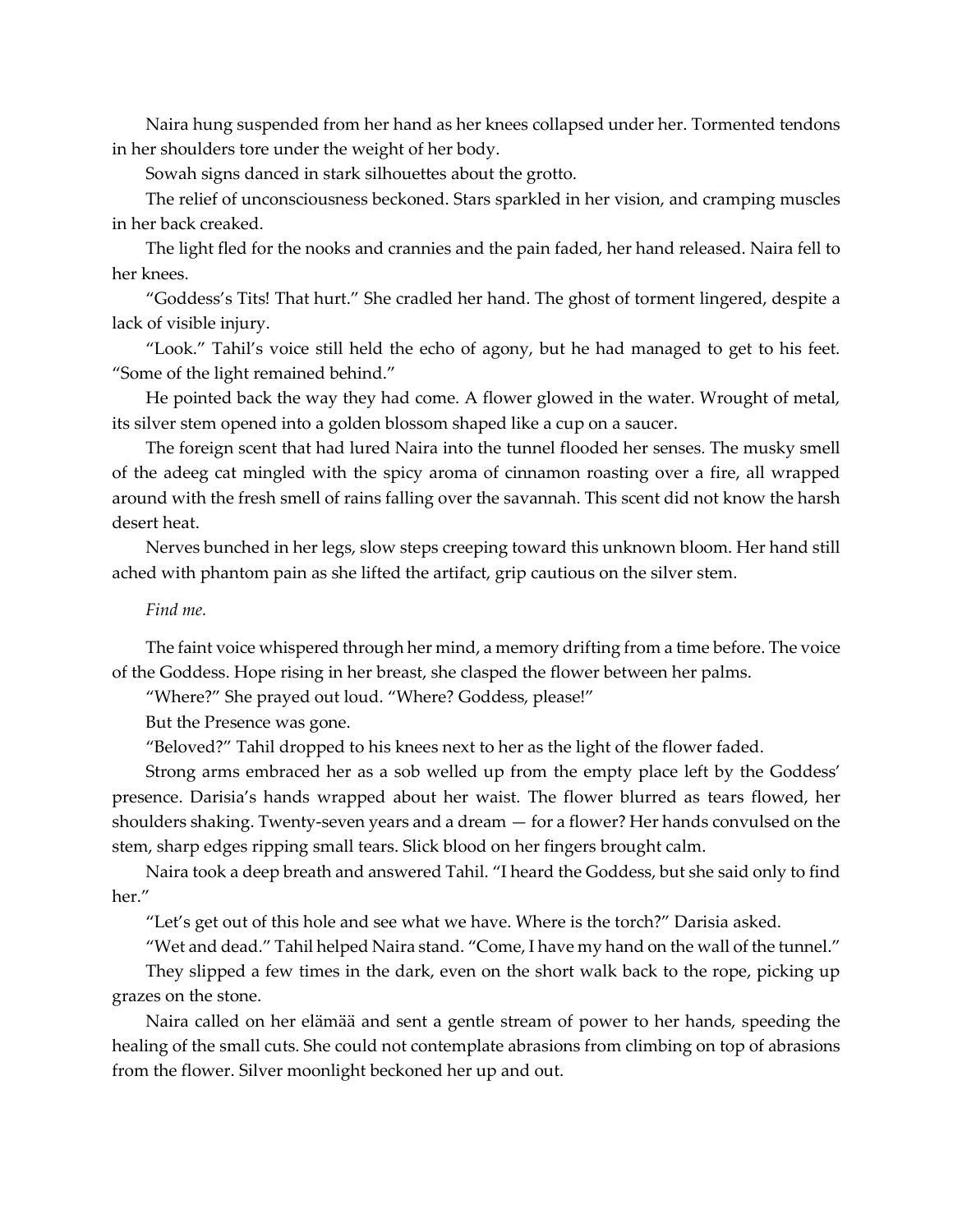They had set a desert tent with its back to the great basalt rock that Tahil originally wanted to flake. Darisia lit some charcoal and Naira held up the metal flower to the flames.

"What does this mean?" Darisia stretched out a finger to touch it, pausing above the gilded petals, awe written on his face. "What are we supposed to do? What happened in the cavern?"

"There is some writing in the most ancient dogma that speak of chambers of testing," Naira mused, trying to remember. "It is lore so old the language is barely understandable. If I remember right, there were places where priests went to hear the will of the Gods. But I don't understand what this flower means. I have never seen any like it."

"I think we must find where the real flower grows." Tahil spoke with his customary pragmatism, the words grounding Naira. "And perhaps there, we will find the Goddess again."

"Wherever that is, it is not on Kisangi." Naira bit her lip in thought. "At least not to my knowledge."

"You think we are called to quest?" Tahil stared at the flower. "At our age?"

Naira grimaced. She'd never felt the call to go on a journey for the sake of her faith. "What else can it be?"

"What of the Hub Throne?" Tahil asked.

"I'd have to step down," Naira replied. "I spent the favors of a lifetime to come here and have the Throne waiting for our return."

"Does it matter?" Darisia's voice trembled, his eyes stretching wide. "For the voice of the Goddess to return to us, it would be worth it."

But it did matter. Decades of politics would wither unreaped, the pinnacle of power lost to them.

"What do you say, Tahil?" Naira asked. He had once held a God's mandate and had yielded it. Yielded it so that she could take the Hub Throne. "Does it matter to you?"

"As long as I have my Beloved." Tahil took her hand in his. "And my husband." He smiled at Darisia. "I am content. But it is your position. Your power to set down or no."

Naira considered that, cradling the flower in her hands. Hope lay heavy upon it. Or perhaps destiny lent it weight. Or maybe she read too much into it and the weight came from the metal that shaped it.

It had not been the politics of Magadla that had set her feet on the path of becoming a priestess. Looking up at her husbands, she made her decision.

"The Goddess calls. We shall answer."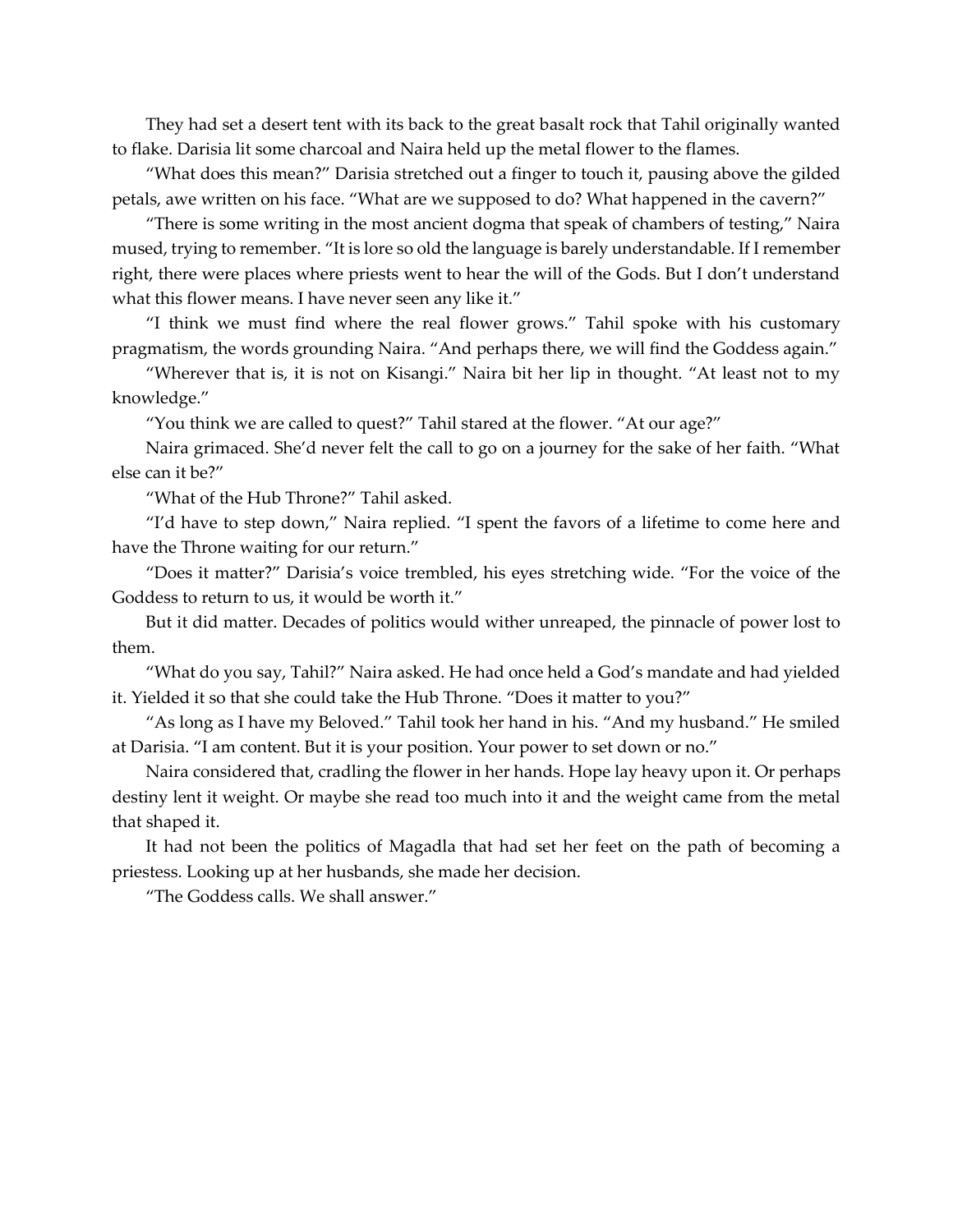### Chapter Two

*A year born in ghost lights is a year born in glory.*

*Proverb in Rocaille*

**H**is daughter's little hand curled in his, Louis approached the giant bonfire blazing on

the ice. The flames reared up into the polar night, forming the shape of the Great Wheel. The frigid heart of the northern winter stole all heat from the blaze. Memories crowded his throat, a myriad of fire festivals gone by, aspirations for the new year rising in a tower of smoke.

Gathered around them, other denizens of Rocaille Fortress watched the dancers gyrating in the hub of the Wheel, wraithlike among the flames and the smoke. Deep drumbeats jolted through their bodies as they bid farewell to the old year and welcomed the new.

Acrid, oily smoke rose from their fire-staves. The fumes' aroma lingered in the air, a sour note in the otherwise crisp winter night.

Snow-shrouded walls loomed behind them, the long shadow of Rocaille Fortress reaching across the frozen lake.

"Have you got your wish?" Louis asked his daughter.

"Yes, Pappa." She held up a small wood carving, little boots slipping as they stopped.

Louis thought that it might represent a house, though not a very well-crafted one. His eightyear-old had a lot to learn about woodworking. "It's time to send it to the Wheel."

"Can I tell you my wish, Pappa?" she asked softly.

"If you whisper it very quietly so that the spirits don't hear it." He dropped to one knee and adjusted the hood of her reindeer parka so that it sheltered her red hair, so reminiscent of his own russet locks.

She leaned close to him, holding the carving between them. Her little lips brushed soft on his ear. "I wish that you didn't have to go anywhere this year. That you can just stay at Rocaille with us."

Louis hugged her. There was little else he could do. Her wish would not be granted. The drums echoed their shared heartbeat in the tight space between them. He savored her breath against his cheek, small arms coiled around his neck. This memory, at least, they would both carry before duty called him away.

"Come, Loyssa." He rose reluctantly. "It's time to make your wish and then we can feed the fire."

By the edge of the great burning wheel, Roul helped the orphan, Isabella. His blond curls shone in the light, tangling with the reindeer fur from his parka. He held Isabella upright with one hand while she prepared to throw her wish into the flames.

A glow lit the little girl's face as she greeted Loyssa. The two had become friends in the days since Louis had brought Isabella and Roul to Rocaille.

Roul gave Louis a grin and a clap on the shoulder. "Happy new year, Louis!"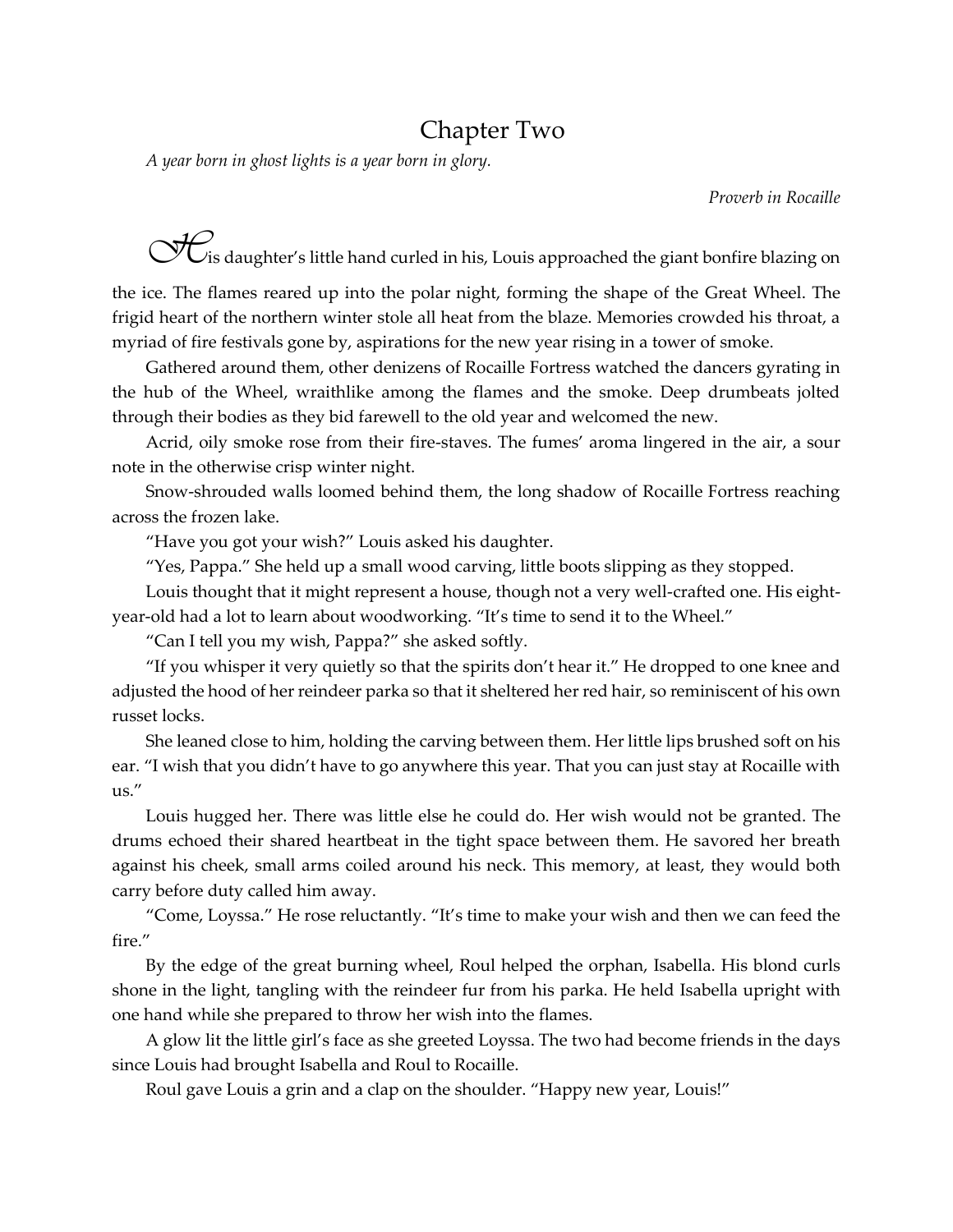"Happy new year!" Laughing, he returned the buffet, sending his friend off balance on the ice. Southerner that he was, Roul was not quite steady on the lake.

Loyssa cast her wish into the flames and watched as the smoke mingled with the glow, a tall column that rose to the heavens. Fur-lined parkas hid small heads as the girls fed old bread to the fire.

"I was right." Roul lifted Isabella onto his shoulders. "Flame Festival is spectacular here."

"But no ghost lights tonight." Louis swung his daughter up to his shoulders.

"Well, we certainly saw them coming in." Roul stamped his feet in the cold. "Spectacular but cold!"

"Don't fret your southern bones," Louis laughed. "The dance is nearly done, the feast waiting in the castle."

As soot blackened an already dark sky, the dancers spun to a spectacular finale. The whirling staves climbed the night as they formed a pyramid of fire, urging the hopes and dreams of the citizens of Rocaille higher. Flaming wings crowned the pyramid, a final surge to bring forth a golden new year. The drums urged a thunderous crescendo, an echoing heartbeat that rolled over the frozen lake.

The old year was done. The new had come.

Roul took the lead as they walked back to Rocaille. "The Blood Gate is really here? Under this lake?"

"So Herself says." Louis considered the long path across the lake. The pink granite of the fortress towers glistened like pale blood, a fountain rising from the snowy walls. "Don't haul out an ice pick just yet, though. I swam here as a boy and the only thing I found was the biggest pike fish you've ever seen. We'll learn more about the Blood Gate in time."

"That's all fine and well, but events aren't standing still for us. Brice Rennaurd isn't constrained by winter as we are, shouldn't we be doing more? We've been here a week already and all we've done is read."

Louis grimaced as he thought of the small library of books Herself had given them, all with accompanying commentaries written in her clear hand. "Getting tired of reading about magic?"

"The magic parts are interesting." Roul kicked a bit of ice out of his path, watching it careen across the lake. "But half those books are legends, a quarter is history dry enough to put an alehouse to sleep, and the rest is magic so obscure I need to read it five times before it makes sense. My concern is more application. We're not actually doing anything and who knows what the trollkarl is planning."

"Spies are keeping an eye on him. We have all winter and I doubt it's going to be just reading." Louis held Loyssa's ankles as the little girl wiggled on his shoulders. "But Herself might be waiting for Taika to get back."

"No." A cool voice sent icy needles racing up Louis' spine. He turned and found his mother behind them.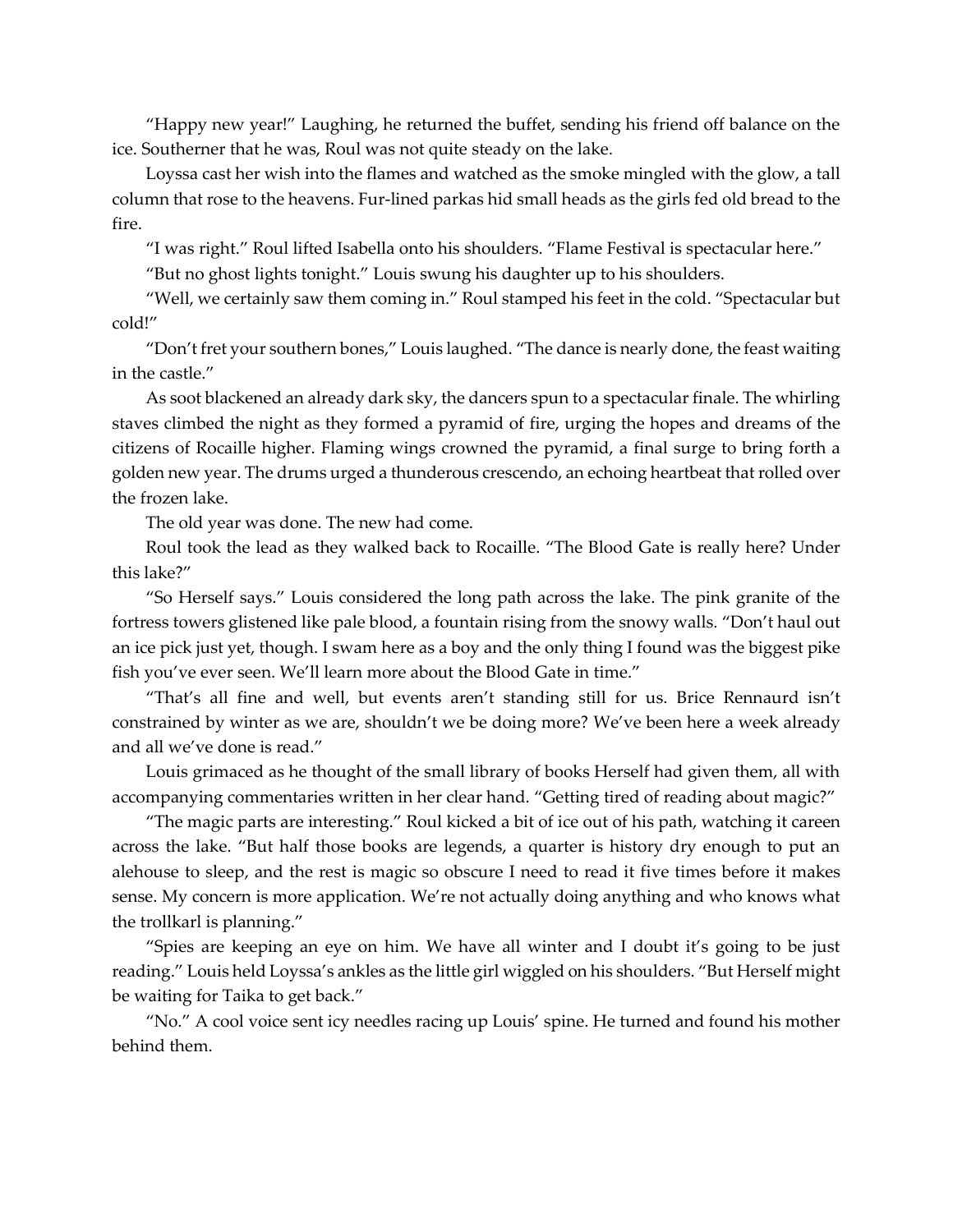She wore a deep blue gown and cloak that complemented her flaming red hair. Rich velvet fabric flowed in graceful lines from a bodice that sparkled sapphire, a starry night echoing the glittering snowfields all around them.

Hanging from her shoulder, the purpure Ducal Sash cut a dark line across her body, azure snake of their family picked out in gleaming gems. Her clothing made no concession to the weather, and she seemed indifferent to the knifepoint wind whistling in from the northern glaciers.

"No, that is not what I'm waiting for. Roll your wrist," she instructed Louis.

He didn't need to ask which one. In their flight from Somfaux Castle, he had taken a fall on his left wrist to protect Isabella. The injury lingered, even with the aid of magic. He gripped both Loyssa's ankles with his right hand and rolled the wrist in question, showing the range of movement. Pleasure curled his lips into a smile. The tendons finally responded properly.

"Good." The satisfaction in her voice echoed his own. "Tomorrow we'll start more practical training. I wish to see you both in the salle, as the day candle is lit."

"Yes, your Grace," Louis replied.

"Also" —she looked up at Loyssa riding on his shoulders— "it's time the girls started learning habi. See to their first lesson before you report to me."

Louis clung to Loyssa's ankles as she wriggled in excitement.

"Yes, your Grace," he repeated, but his mother had not waited for his reply, gliding past the two young men and on to the fortress.

"Well." Louis took a deep breath, the cold air burning down his throat. "There you are. She was waiting for my wrist to heal."

"Is she angry with you?" Roul asked.

"Are we really going to get to learn magic?" Isabella's question edged on Roul's.

Louis rubbed a finger along his jawline. "Hard to say," he answered Roul first. "And yes, Isabella. If the two of you want to claim your sashes, it's time you started learning habi."

"Herself isn't angry with you," Loyssa's girlish voice said from his shoulders.

"And how would you know?" Louis swung his daughter down as they entered the warren of corridors that started at the fortress gate.

The heat washed over them as they stripped off reindeer parkas, intense after the aching chill of the frozen lake.

"She told me so. I asked her if you were in trouble, and she said no. So, she's not angry."

"Children." Roul grinned, his teeth flashing white against his almond skin. "No fear."

Louis chuckled in agreement as they made their way down the tapestry-lined corridors to the great hall. The white and blue colors of Laroche Duchy turned the heart of the fortress into a wonderland of ribbons and decorations.

Immense trestle tables groaned with food. Reindeer basked in cranberry sauce. Salmon, pike, and rowan swam in butter and herbs. Berrywine barrels drew the celebrants like bees to honey.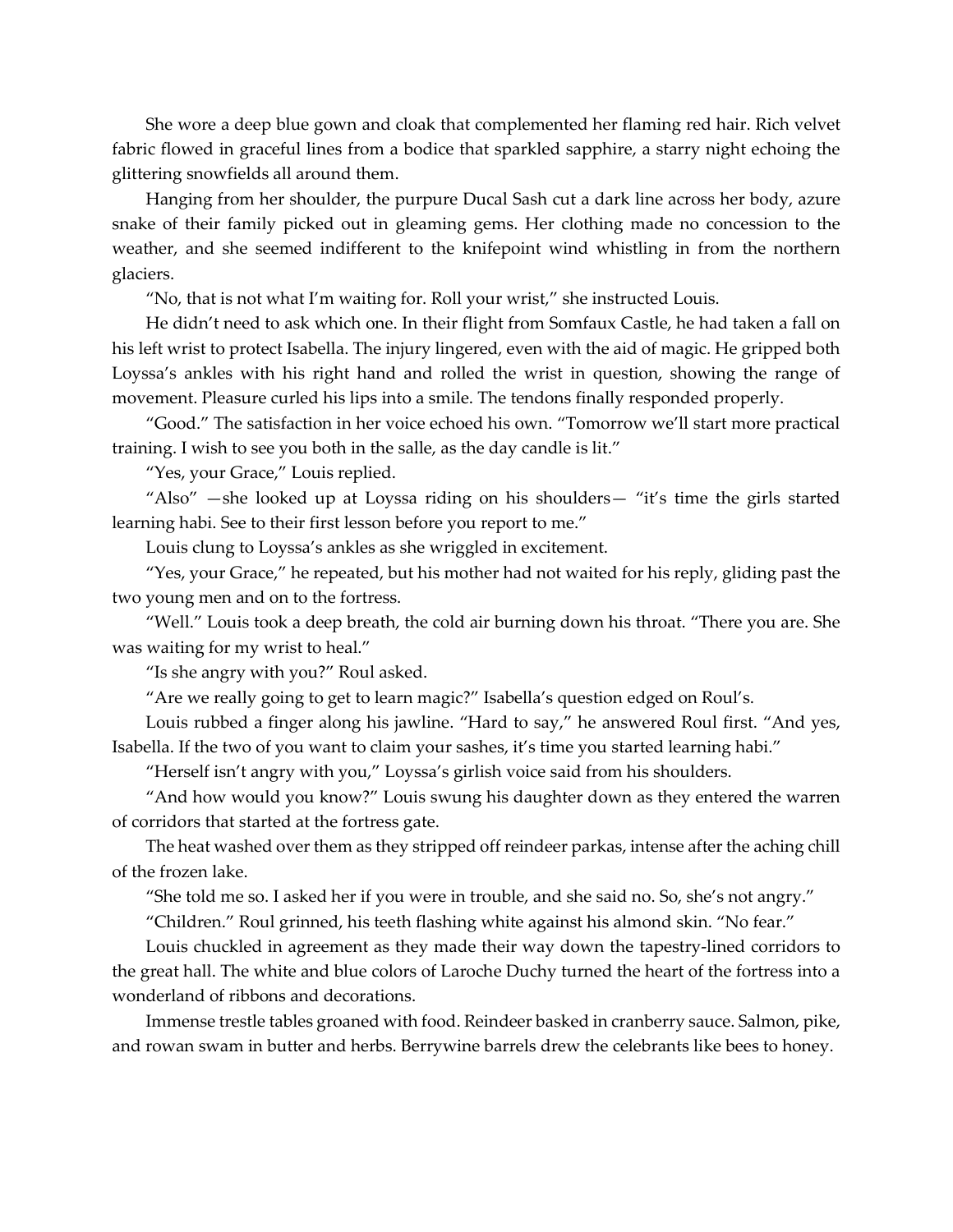The flame from the ballroom's time candle flickered just above the final rose-flecked granite ring in the timeboard. The morning candle would soon be lit, the evening flame guttered in a puddle of wax.

Louis turned to the girls. "You two may stay up for a couple of dances, then it's bed for you both."

The children ran off to join the lines already in full swing on the floor. They stuck together, staying out from underfoot. Louis let them have three dances before insisting on bed, leading them away from the festivities.

Despite brief complaints, the two little girls yawned and cuddled into the large bed they shared.

On their return to the great hall, Roul snagged a fluted cup from a servant.

"This is amazing!" He stared at the golden liquid in the translucent porcelain with approval. "What is it?"

Louis took a sip from his cup. "Lakka. It's distilled from cloudberry."

"Why don't we have any of it in the south?"

"There's seldom enough of it left to export after the festival," Louis replied with a chuckle.

Roul savored the drink slowly as the dancers whirled about the floor. "I always feel so awkward at parties."

"Maybe it's just the wrong kind of dancing," Louis replied. "Let me have a word with the musicians."

A turning of the flame later the music changed to a tune with a drumbeat. A flute wound its way high and wild between the pulses of the tympani. A large circle of dancers replaced the couples on the dance floor, men and women stamping their feet in time with the fey cadence.

Mindful of the long year ahead, Louis let the music take him, forming another treasured memory against the coming fight. Boots hammered into the flagstones. Hands clapped in sharp accents. This was worth fighting for. His people, his family, his friends. He turned and twisted with partners and alone as the beat dictated until the musicians played another slower tune for couples. They went to find drinks, both sweaty from the wild stamping dances.

Roul drank down a glass of blueberry wine. "We probably shouldn't stay up too late. Especially as sunrise won't end the festival  $-$  will it?"

"Not unless you plan on waiting a week." Louis snorted with amusement. "But you're right. Busy day tomorrow."

"Have you heard anything from Somfaux?" Roul tapped a refill and contemplated the dance floor. "Everything that happened this autumn feels so unreal up here."

"Countess Yolanda remains unofficially in charge of Etendulat, and her court is now in Iselra." Louis pondered the news he had received from various agents scattered throughout the Empire. "Somfaux suffers this winter with the river barge trade in hiatus and their stores destroyed in the fire."

"The river ice doesn't last long in the south, at least." Roul grimaced.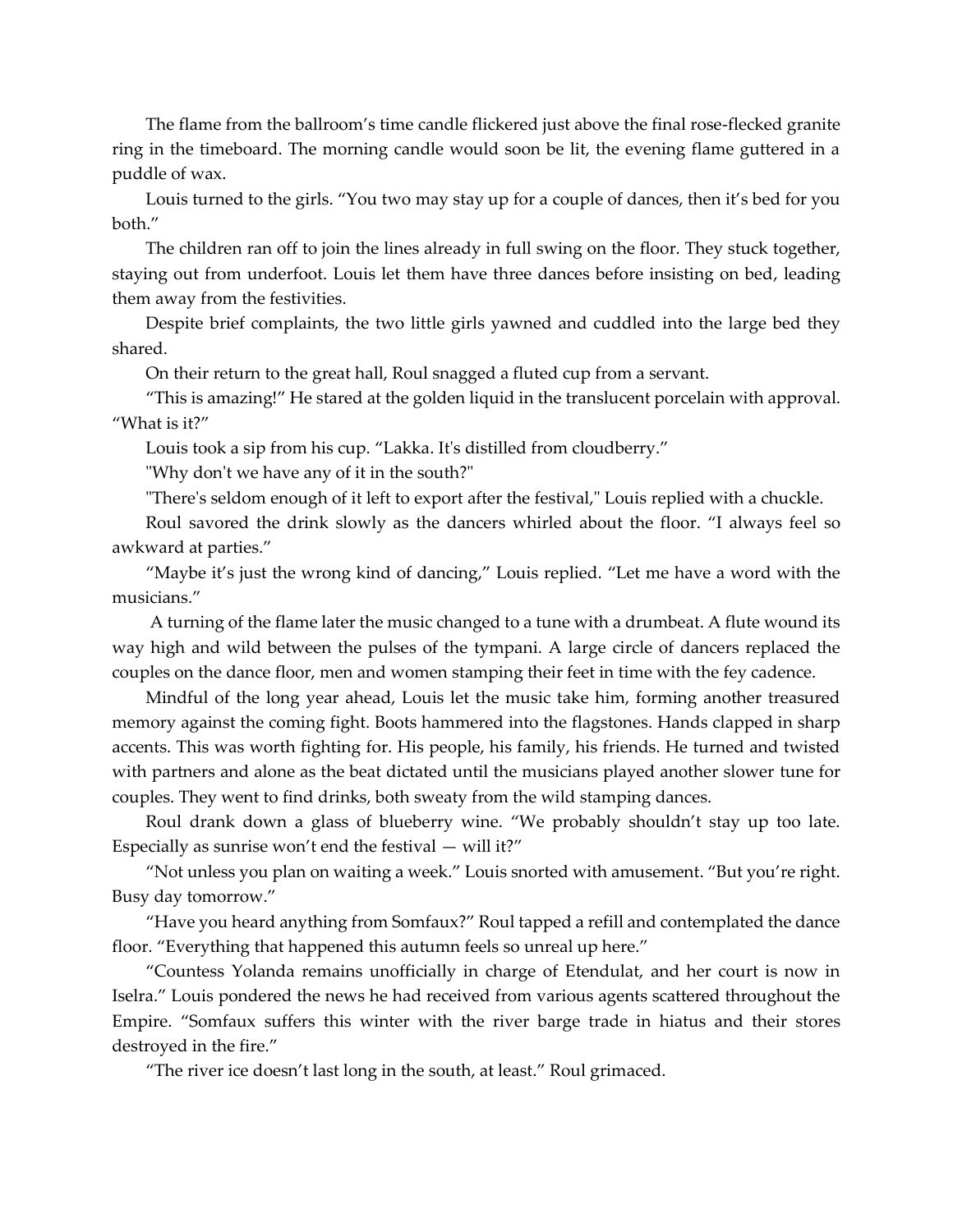"No." A guilty twinge made Louis change topics. He bore a measure of responsibility for that fire. "I also heard that the Emperor sent a delegation to Chamalle to try and smooth things over with your uncle. Supposedly he sent one of the Imperial cousins, so he's worried enough to use his own bloodkin as ambassador."

"Unless I misjudge my uncle, it's going to take more than a high-ranking delegation to smooth over the death of my father," Roul growled.

Louis held his hands up, palms outward. "I'm just the messenger. I also think Herself is in communication with your uncle. A bluron bird came yesterday and its harness bore the crest of Tranchelag."

Roul glanced up to the high table. "Are you going to ask your mother for a dance?"

On the far side of the ballroom floor, Herself talked with a small group of northern nobles.

"Yes," he answered Roul, recklessness rising through his belly. "Why not?"

They walked across the ballroom to the high table on the dais.

"A dance, your Grace?" Louis extended his hand.

The little crowd of nobles turned to stare at him and then turned wide eyes back to the Duchess. Remote, even in their midst, her cool green eyes met his. So she had been throughout Louis' childhood. Flickers of love sparingly dotted in a frozen sea. The corners of her lips twitched, and she rose to place her hand in his. Only her fingertips brushed his palm.

"If you wish."

Louis' hand trembled as he led his mother, his liege, onto the floor. The musicians sensed the gravity of the dance and played an elegant tune, the delicate tones of the glockenspiel guiding the dancers' steps.

"Loyssa says that you are not angry with me." He led her through a complicated turn.

"I told Loyssa that you were not in trouble." Calm and inscrutable, her voice echoed her expression.

"So, you are angry with me?"

"No." A hint of amusement colored her tone.

Louis focused on the dance for a few steps. "You have barely spoken to me since we arrived." They twisted their arms together.

Her blue gown swirled as she came out of the turn. "Are you a child to need your mother's reassurance?"

"No," Louis gritted out.

The dance came to an end, and she rested the palm of her hand over his heart. Their green eyes, the exact mirror of each other, met and the corners of her mouth tilted upward.

"I am glad you are home, my son." Warmth kissed her voice like the first blush of the light returned after Winter Dark, unexpected, beautiful, and all too brief. She left Louis standing on the edge of the dance floor.

Roul had managed to snag another thimbleful of lakka from somewhere. "That looked exciting."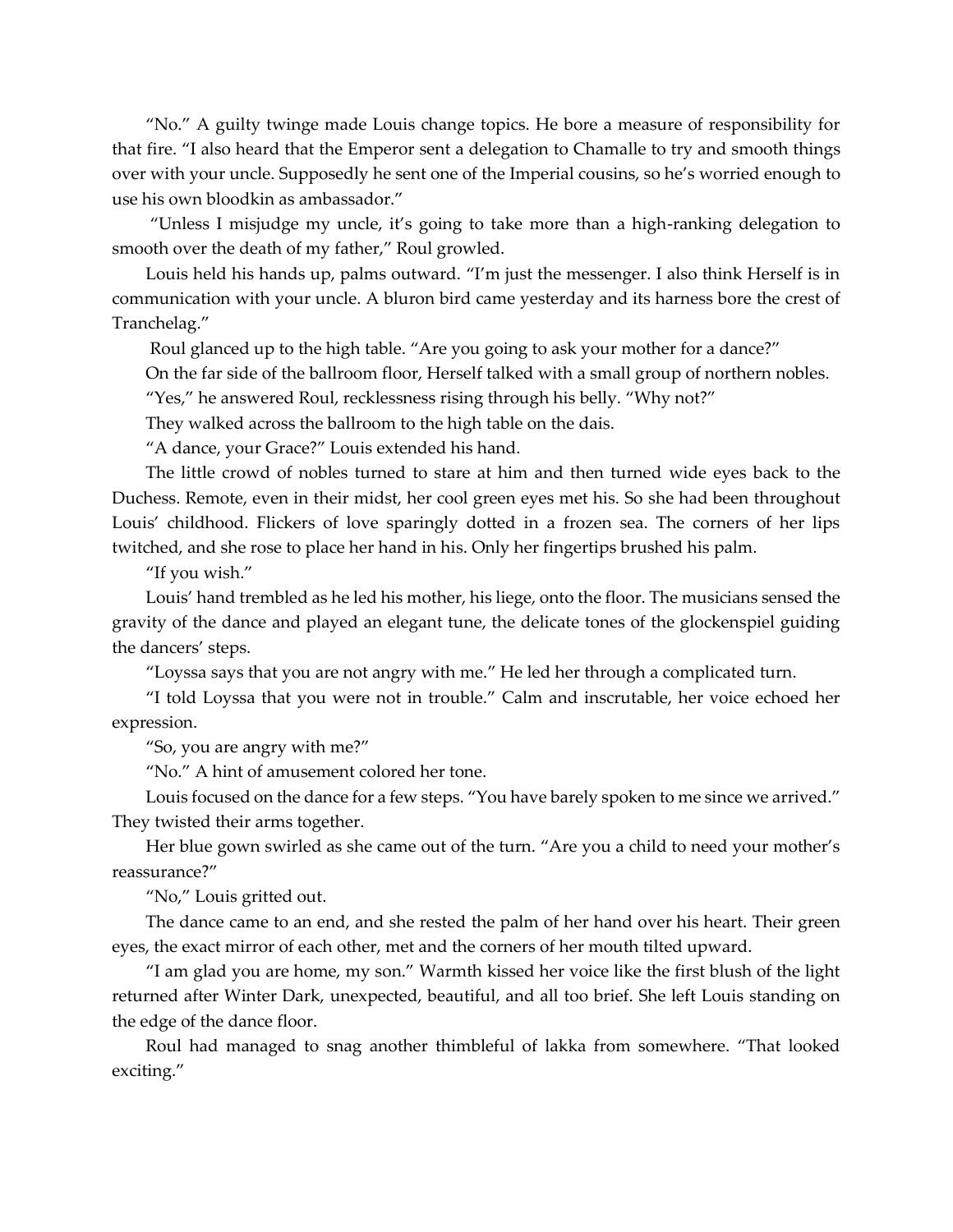"Herself is a complicated woman." Louis ran a hand through his hair. "Come on, we'd better get to bed. It's going to be a long day tomorrow."

"How do you know?"

"She said she was glad I was home. Last time she came that close to expressing affection, I barely slept for a week, the training she put me through."

Roul rolled his eyes but followed Louis away from the party.



Louis had to haul Roul bodily out of bed the next morning. His friend's brown eyes had dark rings under them, and he yawned all the way to salle.

Lit lanterns hung from chains, the illumination a necessity against the polar night. A fire roared in the hearth, its heat blunting icy chill to bearable cold.

A weapons rack squatted against the far wall, stocked with wooden swords, daggers, and shields.

They seated Loyssa and Isabella cross-legged before the hearth.

"Before we start, can either of you tell me what habi is?" Louis asked.

"It's the magic of the Consang," Loyssa replied immediately.

"It's making your body better," Isabella added.

Louis smiled at their eager little faces. "You are both right. Habi is the magic the Consang introduced to the Blutben. It is focused inside the body. We use it to make ourselves stronger, faster, and more agile. It can even change the body from the inside, allowing the habieur to speed the healing of his body or make small changes to his limbs. And what fuels habi?"

"The elämää," Isabella replied.

Louis nodded. "Do you know what that is?"

Loyssa's eyebrows knotted in a small frown and Isabella shook her head.

"It is the power inherent in those of us who can learn to harness the forces of magic. It is part of the life that fuels you. The first lesson of learning habi is to reach for the elämää, but before you can try that, you must learn to find your heartbeat. Now, I want you both to close your eyes," Louis instructed and both girls obeyed. "Listen to the beating of your heart."

Loyssa's little face scrunched up, but Isabella's expression smoothed out and her lips curved up in a smile.

"Don't try too hard." Louis kept his voice low and peaceful. "Just listen for your heartbeat. Once you have the rhythm of your blood, I want you to tap every fourth beat on your knee."

Isabella started the tap immediately, but Loyssa's candle burned down a bit before she grasped the pulse of her heart enough to tap. Louis let them practice for a nib and then brought the lesson to a close.

"That will be enough for today. I want you to practice this every day until you can find your heartbeat in an instant and tap out that tempo."

"Yes, Pappa."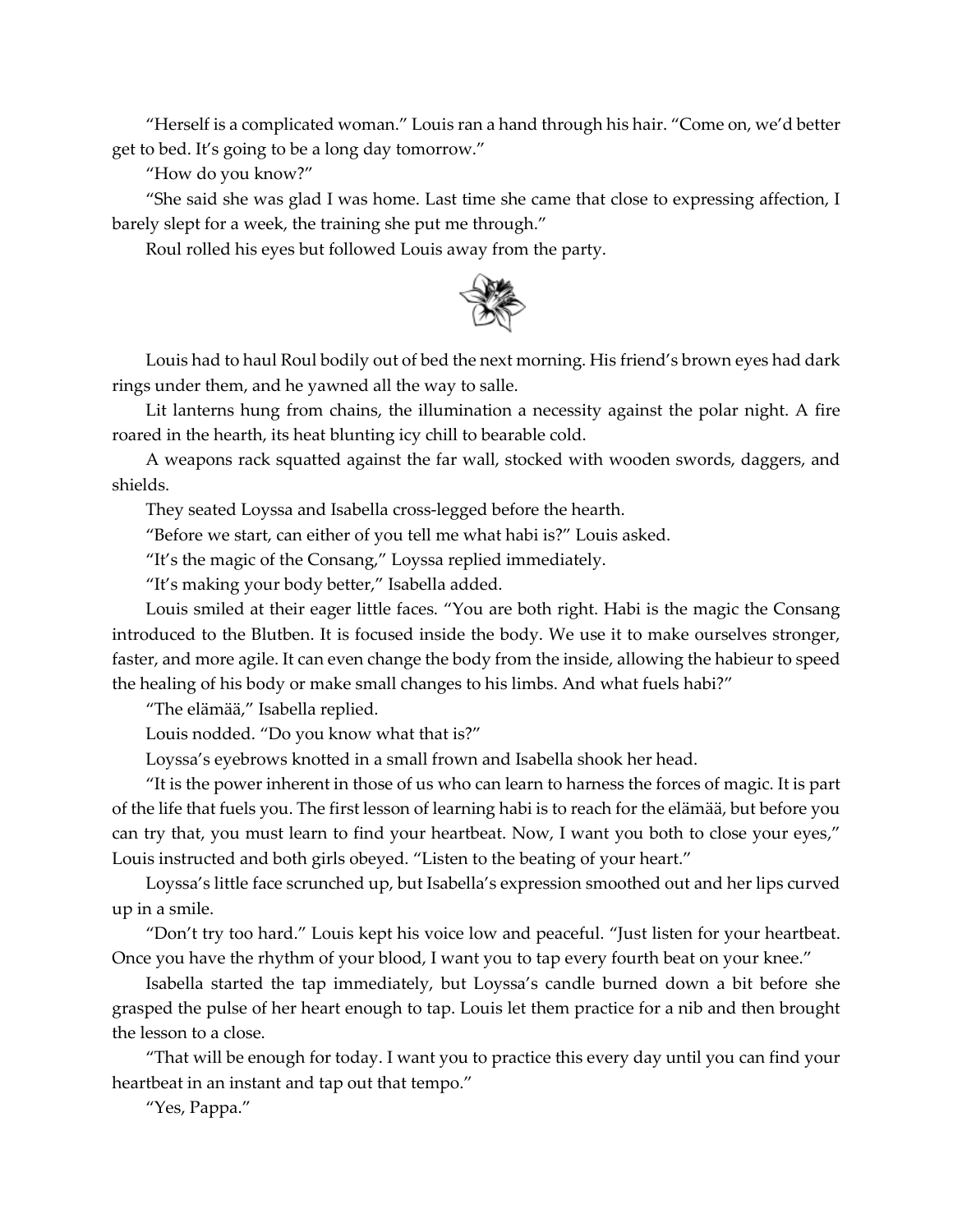"Yes, Louis."

"Pappa, is this like dusang too?"

"Not quite," Louis smiled. "Dusang is also fueled by the elämää, but it is a different magic. You don't have to worry about that until the Trials, so concentrate on habi."

"Yes, Pappa."

"And now you may go and play until two of the day candle."

The two little girls happily skipped off into the castle. Louis turned his gaze toward Roul. His friend sat with his back to the wall, blond curls flopping over closed eyes.

"You call this helping me train them?" Louis nudged a flaccid leg.

"Planning," Roul grunted, opening his eyes a crack. "I'm planning lessons."

Louis burst out laughing. "Plan your way to the great hall. I want something to eat before our training starts."



On their return to the salle, Duchess Claire de la Roche waited for them, hand resting on the weapons rack. Her plain black tunic and leggings could not be more different from the gown she had worn at the festival feast.

At her side stood Byron, a lanky man with iron-grey hair that flopped in tousled curls against his tawny brown skin. The shadows made his eyes dark pools.

Louis' spirits lifted at the sight of the old armsmaster. The man was a tyrant, but a beloved one. Fond memories of rough and tumble play while learning the warrior's craft rolled through Louis' thoughts.

"Your Grace," Roul and Louis spoke in unison as they bowed to Herself.

"Good day." Herself's arm described an elegant sweep as she waved them up. "Brice Rennaurd represents a threat like no other. His ability to wield sang sorcellerie, his position as the Emperor's Maitombre and his interest in the power that feeds the Blood Gate requires extraordinary skills from all of us who would oppose him."

She paused a flicker, considering the two of them thoughtfully. "Magic is our greatest weapon, but also his. Our application of the art must be impeccable if we are to defeat a trollkarl. Starting today, I want you to run the habi trail every morning, taking no more time than a single ring. After you've run the trail, I want you to use your dusang three times." She pointed at Roul. "You will manifest that cage of blades that your family uses to defend itself, and you"  $-$  her finger moved to Louis — "will step through the shadows of this salle."

Louis met Roul's eye as he considered this.

"Three times will see us unconscious, your Grace." Roul pointed out.

"Then Byron will wake you up and you'll continue. You can't faint like flowers and expect to win against the likes of Brice Rennaurd."

Byron grinned at that and Louis couldn't help but return his smile.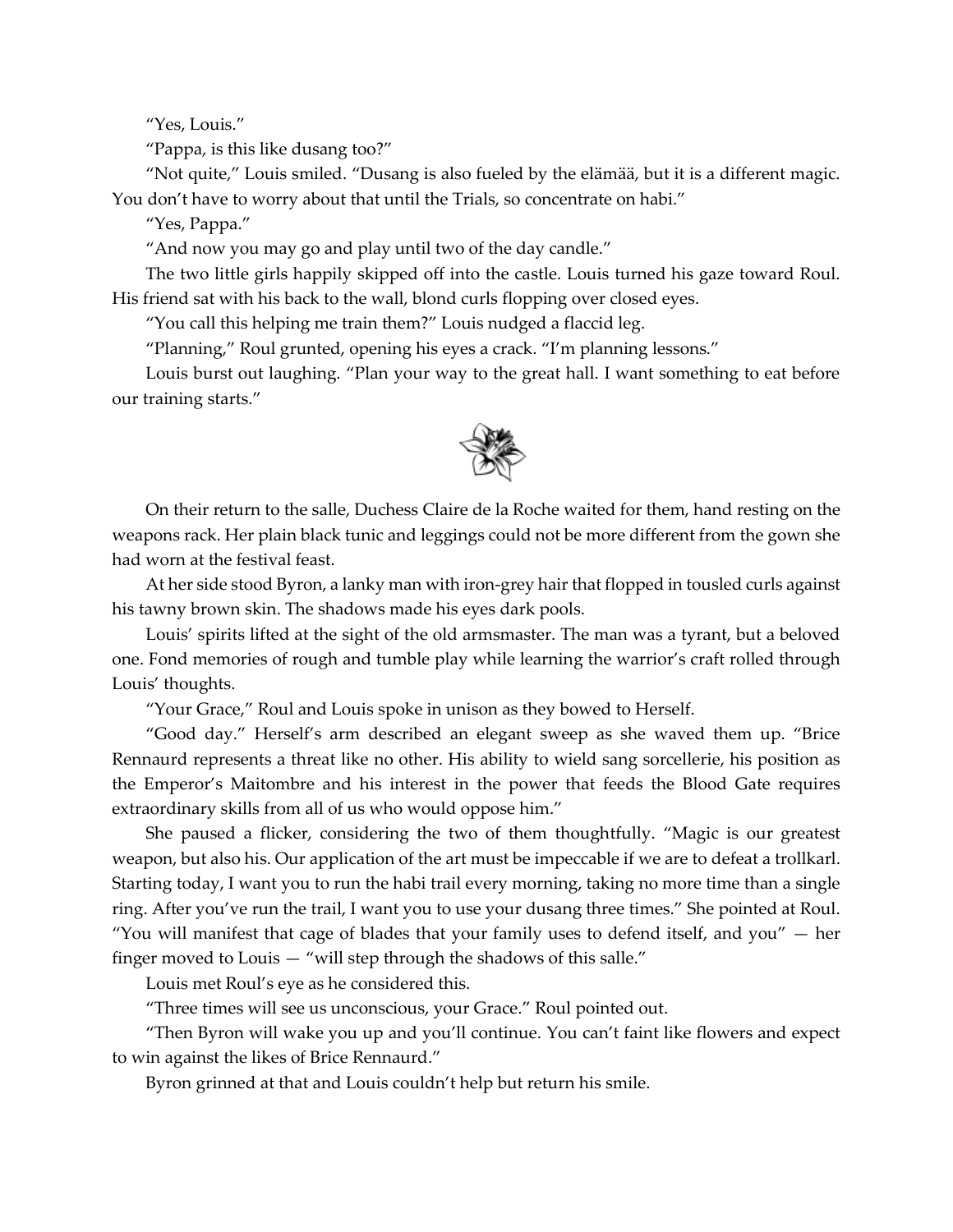The armsmaster clapped him on the shoulder. "It's good to see you again, Milord. Have you been working on your sword skills?"

"Probably not enough to satisfy you." Louis wobbled a bit under the buffet. "Byron, this is Roul, Roul, this is our armsmaster, Byron."

"A pleasure to meet you, sir." Roul bowed at the title of armsmaster. The scions of Tranchelag held the art of the blade in esteem above all else.

"Now that everyone is introduced, set about your exercises." Herself's command rang clear, but without impatience. "The candle doesn't burn less while you chat." She walked past them, her long red braid the only splash of color against her tunic.

"What's the habi run?" Roul followed Louis' lead and stripped off shoes and stockings.

"It's a path through the fortress that we use to practice habi in the winter." Louis limbered up, stretching his muscles slowly. "Just follow me. Shout if you get stuck."

"How long does it take to run this thing?"

"You heard her. It takes a nub, or we have to do it again."

"Of course it does," Roul groaned.

Louis finished stretching and checked the candle. Just about on the half ring. He pointed at it and Byron stuck a nail into the wax, one nub below the burn lip.

Their candle was lit.

Louis let his consciousness sink into his body, beyond the rushing flow of life in his veins. He reached for his elämää, that throbbing power in his blood and bones, pounding in time with his heart. Reveling in his mastery of magic, he flooded its heat into his muscles. Power erupted against his skin, strength straining for release.

The first flight of stairs he took five at a time, Roul hot on his heels. From the top of the stairs, he leaped onto the balustrade of the gallery that ran along the high walls of the great hall. Bare feet clung to the smooth pink granite of the narrow stone railing.

Far below, servants ignored the two running men, well used to the eccentricities of Herself and her family.

Louis flung himself into space, his arms stretched for the heavy ropes strung from the roof. Below him, Roul latched onto the rope. His breath came in heavy gasps.

"Are you with me?" Louis called down.

"I'm with you," Roul heaved back. "Don't make us late. I don't want to do this again today."

Louis nodded with grim tenacity and started to swing the rope for the leap to the wall. As he flew through the air, he forced his fingers and toes into a longer, stronger shape. He slammed into the rough stonework of the wall and clung there, Roul landing next to him. Louis started the slow crab climb toward the roof where a nest of nets hung.

"Is she trying to kill us?" Roul panted as they hooked onto the suspended path.

Louis twisted his neck to peer ahead for the route down the far wall. "Less talking, more climbing."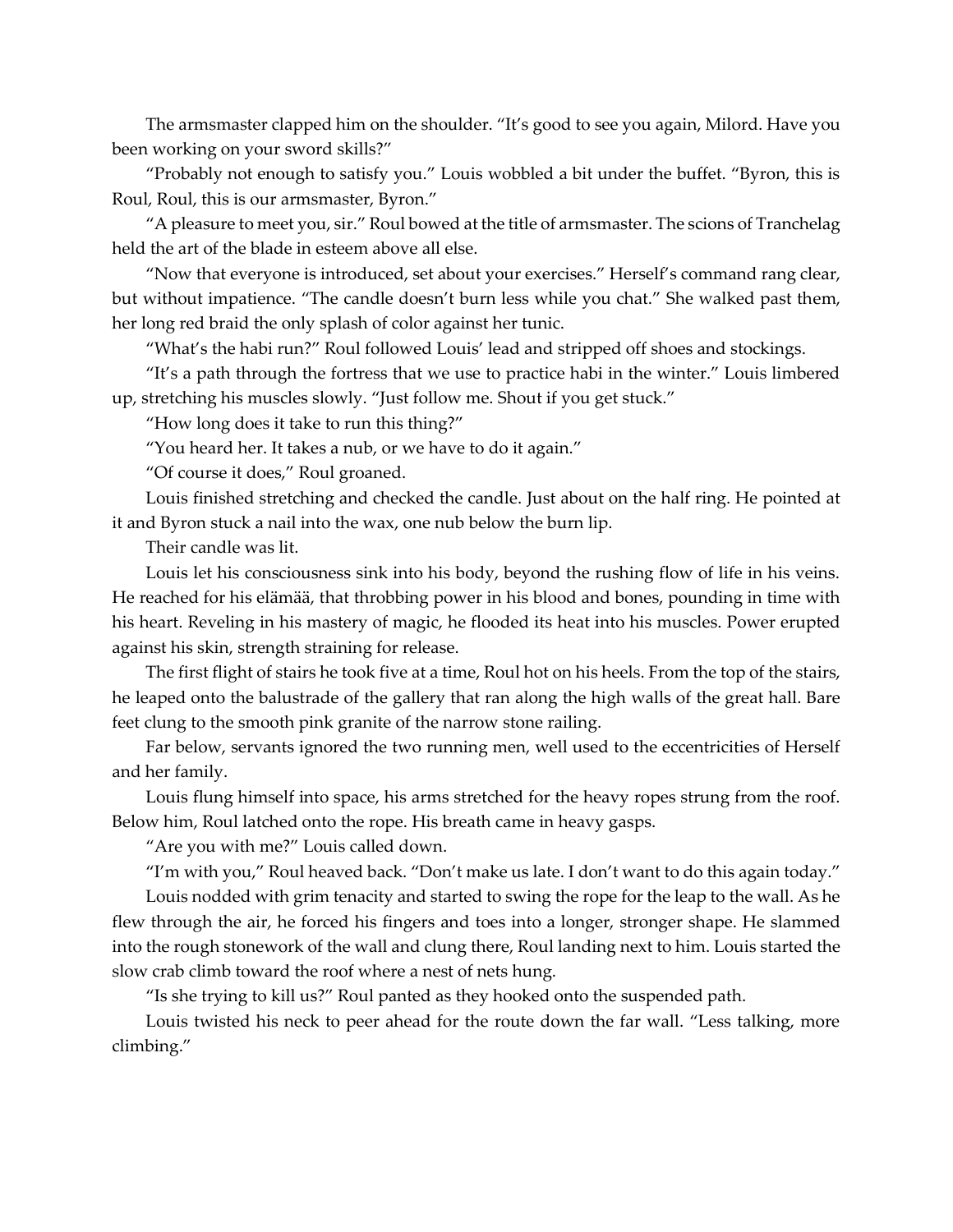They managed to complete the trail before running out of wick, dashing into the salle as the nail clattered onto the striking platform of the candle. Louis sank to the floor, Roul flopping down next to him.

"No rest now." Byron nudged Louis in the ribs with the toe of his boot. "You owe me three manifestations of dusang."

Louis groaned but extended a hand to Roul. They heaved each other up and shared a tired smile. The habi trail had exhausted Louis' reserves and the power of his elämää came slowly but come it did. He focused his mind and reached for the shadows, seeking that slippery darkness where the candle did not burn.

The cold embrace of the shadows folded around him as the sweet tang of blood flooded his mouth. The length of the salle flowed past as he stepped into one shadow and out of another, covering the distance before the candle could flicker.

A spinning step revealed Roul, sword in hand, enveloped in a crimson haze. The sweeping dance of his blade left behind red limned phantom swords, hanging in the air like afterimages. Solid enough to block a blow, those ghostly blades had saved Roul's life more than once.

"That's one." Byron gave them a merciless grin as they paused, harsh breaths echoing through the salle. "Two to go."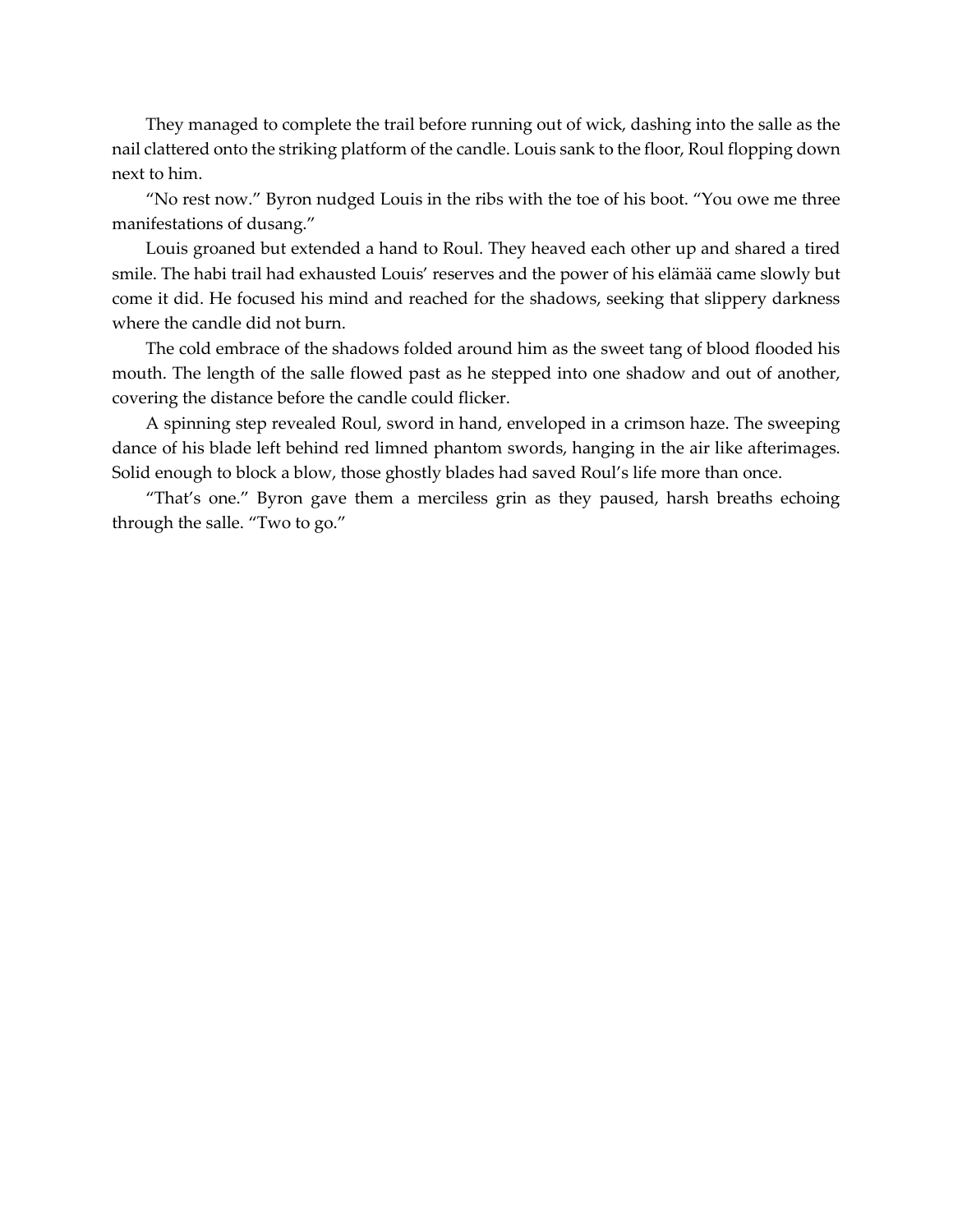# Chapter Three

*The first Good Wife was Lielt and to her the Goddess revealed the secret of taming masoraxi. Lielt was a woman of Qubasa Kobela. The other peoples of the Cidan Mashada trembled before her knowledge and came to live in the eye of the Gods.*

*Desert Legends*

 $\widetilde{\mathcal{Q}}$ awn's first light barely eclipsed the silver spray of stars as Naira leaped onto her masorax. They would travel a few mols before the heat of the day drove them to the desert tent.

Tahil tied the camp bag down and threw Darisia the food pack. Their right-hand husband hooked it onto his saddle and the three great snakes set off across the dunes. Naira's masorax communicated its contentment through the bond of their elämääs. The serpents had found prey somewhere in the night.

"I'm worried about our supplies," Naira said. "It's more than a tenday back to the Desert Gate, if everything goes well."

Darisia patted the slender food pack. "We have been longer on this journey than we thought back in civilization. With the skins refilled from the well, we should still make it, all things being equal."

Naira ran her finger along the anchor cord of her saddle to where it threaded through the masorax's bony scale. "There's a lot that can go wrong in the desert."

"Do you want to stop to hunt?" Tahil asked.

Naira gazed out over the red sands. "No. The only things alive out here are desert shrews and yanari. It would take too long to prepare yanari flesh to eat and the shrews aren't even a mouthful. I think we should look for one of the kobelas."

Darisia's dust-stained veil fluttered in the dawn breeze as he glanced around. "Would any venture this far out?"

The dunes stretched out in red rolling waves before Naira's sight. It had been more than two centuries since she had been a child in the desert.

During this season, the kobelas would be gathered at the western shoreline, harvesting the schooling fish, mixing the blue yanari blood with kelp leaves to make dye, and shifting through the sands for gems.

If the fish had run well this year, some of the kikundis, the family groups that made up the larger kobelas, might be making their way inland.

"If we bear more west, we should cross the path of a kikundi," she said

Sweat glistened on Tahil's skin, soaking into the folds of his loincloth. "Hopefully before we reach the ocean."

"We've been gone three tendays as it is," Naira replied. "Does a few days' delay really cost us so much?"

"Naira, why don't you just say that you want to visit with a kobela?" Tahil sighed.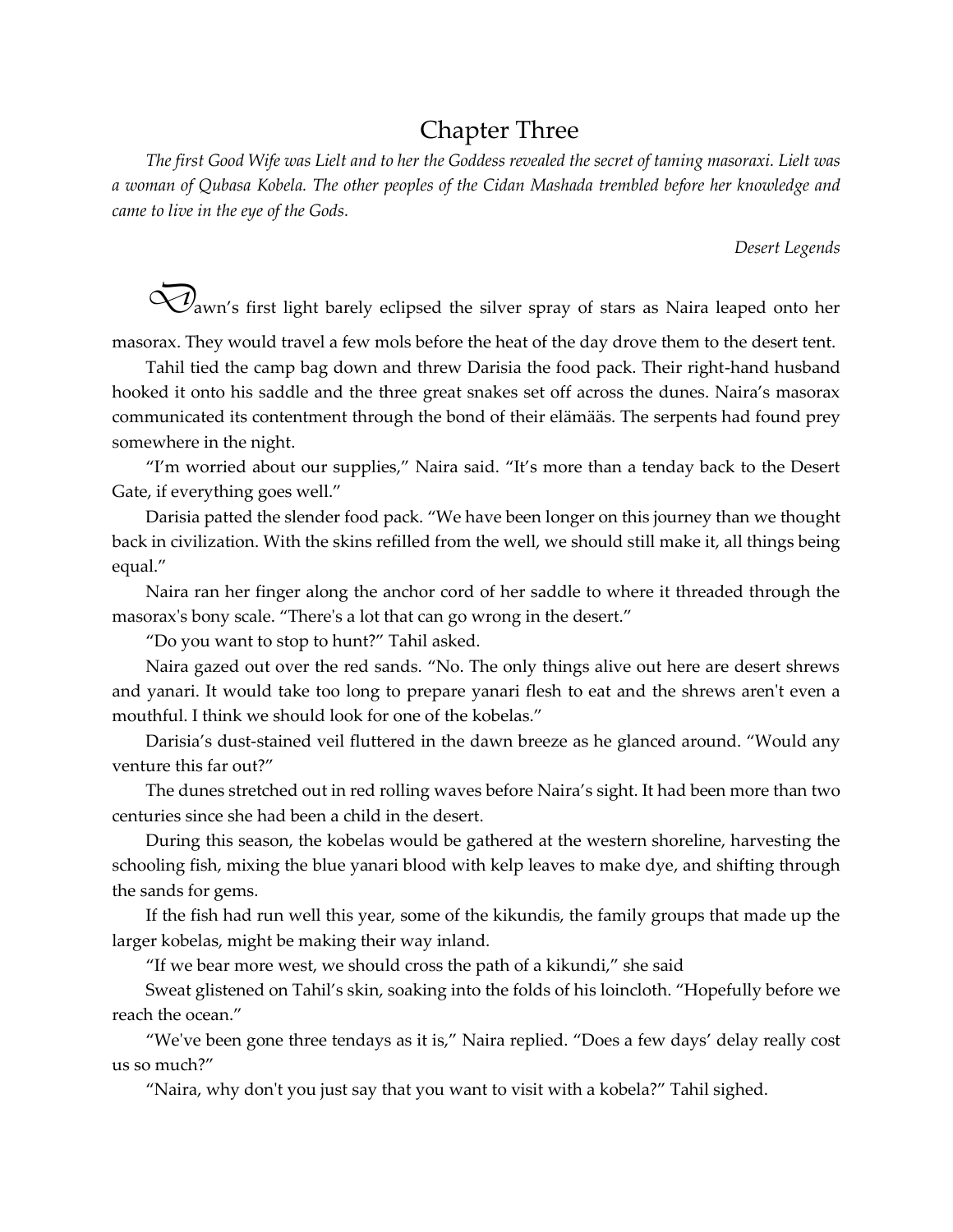Naira unhooked her waterskin and sipped a small mouthful. "Something is scratching at me, and I feel uncertain." The admission came hard, even though it was just the three of them. "I want to visit my people."

"Then let us find them." Darisia's voice held a smile. "I'd like to eat someone else's cooking anyway. The three of us are woefully out of practice at looking after ourselves."

"That is true," Tahil chuckled. "But is it the journey or the return to Magadla that is bothering you?"

He knew her entirely too well. "I don't know what to tell the Exalted."

"You won't need to tell them anything," Darisia said. "Once they know about the flower and the voice of the Goddess, they'll insist on the rituals of remembrance."

"That's why I'm not telling them about the flower," Naira replied.

The words silenced both of her husbands. Tahil found his voice first.

"If you're not going to tell them about the flower, how are you going to justify setting aside the Rainbow Crown?"

"I don't know yet." Naira glared at the red dunes. "But I do not want to open my mind to any of them."

"Then we certainly need more time," Tahil said. "A reason why the Balancer is stepping down that doesn't destabilize the Hub Throne will require many hours of quiet contemplation. But we'll find a way, Beloved. We always do."

Naira returned his smile, her uncertainty lessening in the face of his conviction. The three masoraxi turned west, their shadows stretching long as the sun rose.



It took two days of slow travel before they found signs of life. The kikundi was traveling east and south across their western trail. Spirits lifted by the churned sands, the threesome continued with renewed vigor.

At dusk, the day after finding the kikundi's trail, they saw the camp in the valley between two dunes. A cooking fire gleamed in the gathering shadows, the aroma of roasting buck dancing on Naira's tongue. Large linen tents formed a windbreak shelter around the spit.

A rope corral held a flock of oryani at least a hundred head strong. The long horns of the antelope threw straight line shadows over the dunes. Dusty brown hides blended with the dusk, even their white collar-lines would soon be invisible.

Water slowly seeped up from a deep trench dug down to one of the ephemeral rivers of the Cidan Mashada.

"Looks like thirty families?" Tahil asked.

"About that, judging by the tents," Naira agreed. "Come, I'm hungry."

Three masoraxi gliding down the dunes in long loops could not be hidden. The whole camp came running out to greet them. The kikundi's dye-making had been fruitful, their loincloths and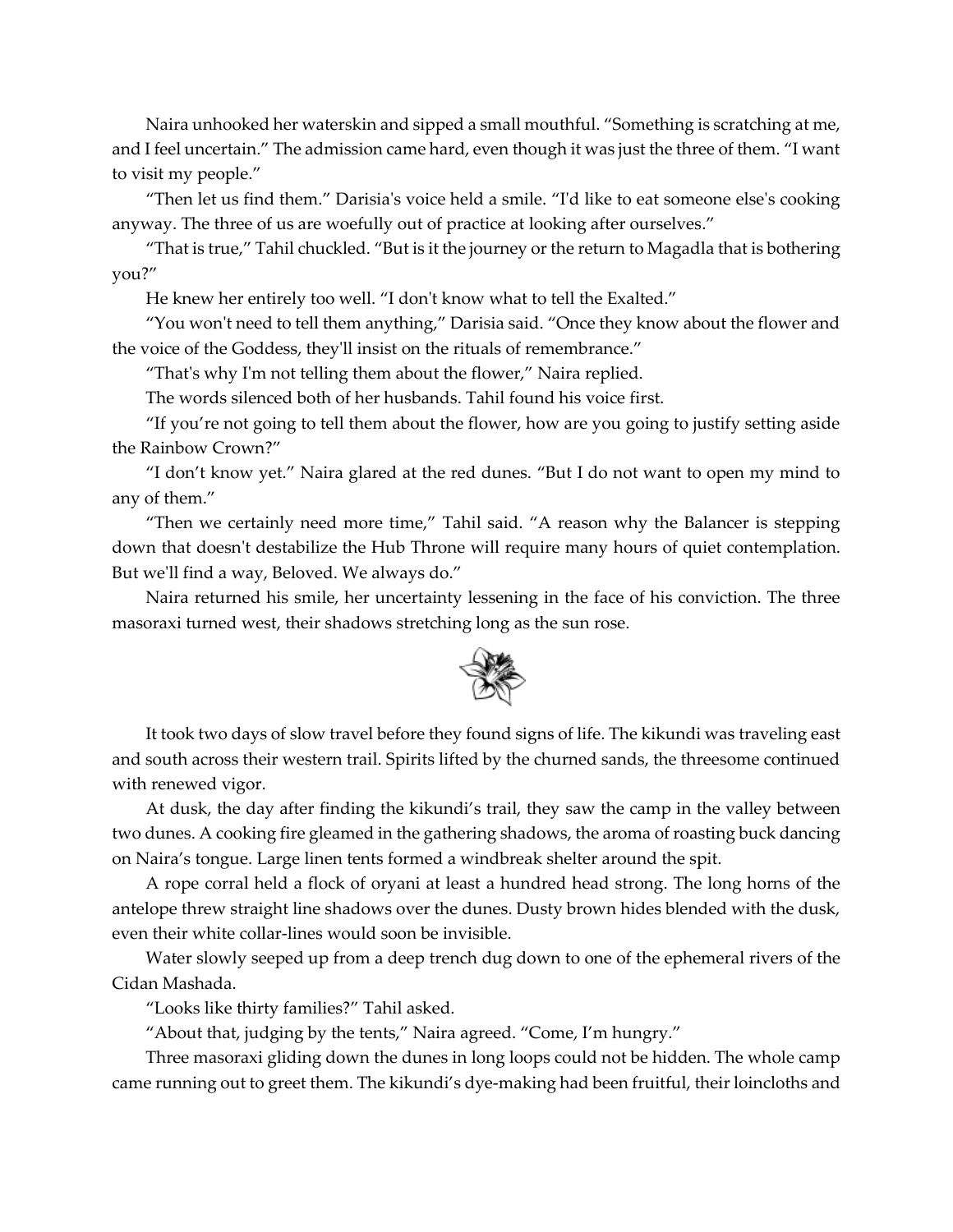wraps bright as a flowerbed in spring. Bright blues, warm yellows, and cool greens stood in contrast to their red-brown skins.

Shells clinked merrily from the tips of braids, telling complex stories of relationships between the members of the families here and in the wider kobela. Sowah charms gleamed on their wrists, bearing testimony to their faith.

Naira slid off her mount and folded her thumbs against her palms to make the eye of the Threesome. The milling of the camp stilled as they recognized her khamei, the vestment of a priestess.

A tall man with gray cornrows made his way through the crowd. Flawless brown immanis shells gleamed on the ends of his braids.

"Good Wife," he said in Cidanesh, bowing deeply to her, his thumbs folding in to echo the eye, sowah charms clinking together. "I am Bunga, hekima of this kikundi, which is a member of Mijanja Kobela. May I offer you my hands for the blessing of the Goddess?"

It took Naira a droplet to shift her thoughts back to the tongue of her childhood. "Hekima, I am Naira, once of Kibo Kobela. It would be my honor to offer you the blessings of the Goddess."

Her name slithered around the camp, mouths forming round  $O$ 's, eyes widening.

Bunga hesitated, his hands half extended. "Good Wife Naira, there is only one with that name and lineage who took the Gods' Road."

"I am she, Hekima," Naira said, straightening her shoulders.

The camp knelt to her, mothers pulling children down with them, raising hands to hide their eyes in respect.

"I take it you told them?" Tahil said in Temple Tongue as he slid off his masorax.

"Yes," Naira answered him before turning back to the kneeling kikundi. Her hands shaped the eye again. "The Goddess's blessings on you all," she said, switching back to Cidanesh. "May your children know the embrace of the Right-Hand God. May your elders find the swift release of the Left-Hand God. The kobelas of the Cidan Mashada stand in the eye of the Gods. It is written."

"It is written," the kikundi echoed back to her.

As she spread her hands, they rose, crowding close with awed expressions. Bungu's hands shook as he extended them, palms up, to receive her greeting. His sand-roughened grip chafed against hers. Curling the tips of her fingers over his, Naira snapped against her thumbs, the sharp sound ringing out over the quiet camp.

"Do you speak Temple Tongue?" she asked as the gathering slowly broke up. Evening chores still had to be done, even if the kikundi had an unexpected and august visitor.

"I do," he replied, switching to it. "May I greet your husbands, Balancer?"

"You may," Naira stepped back as Tahil and Darisia came forward to greet the kikundi's sage.

"Would you honor us with your presence at our meal, Holiness?"

"We will, Bungu, but please, out here in the sands I would rather be just Good Wife Naira. The formality of Magadla brings no water to the sands of the Cidan Mashada."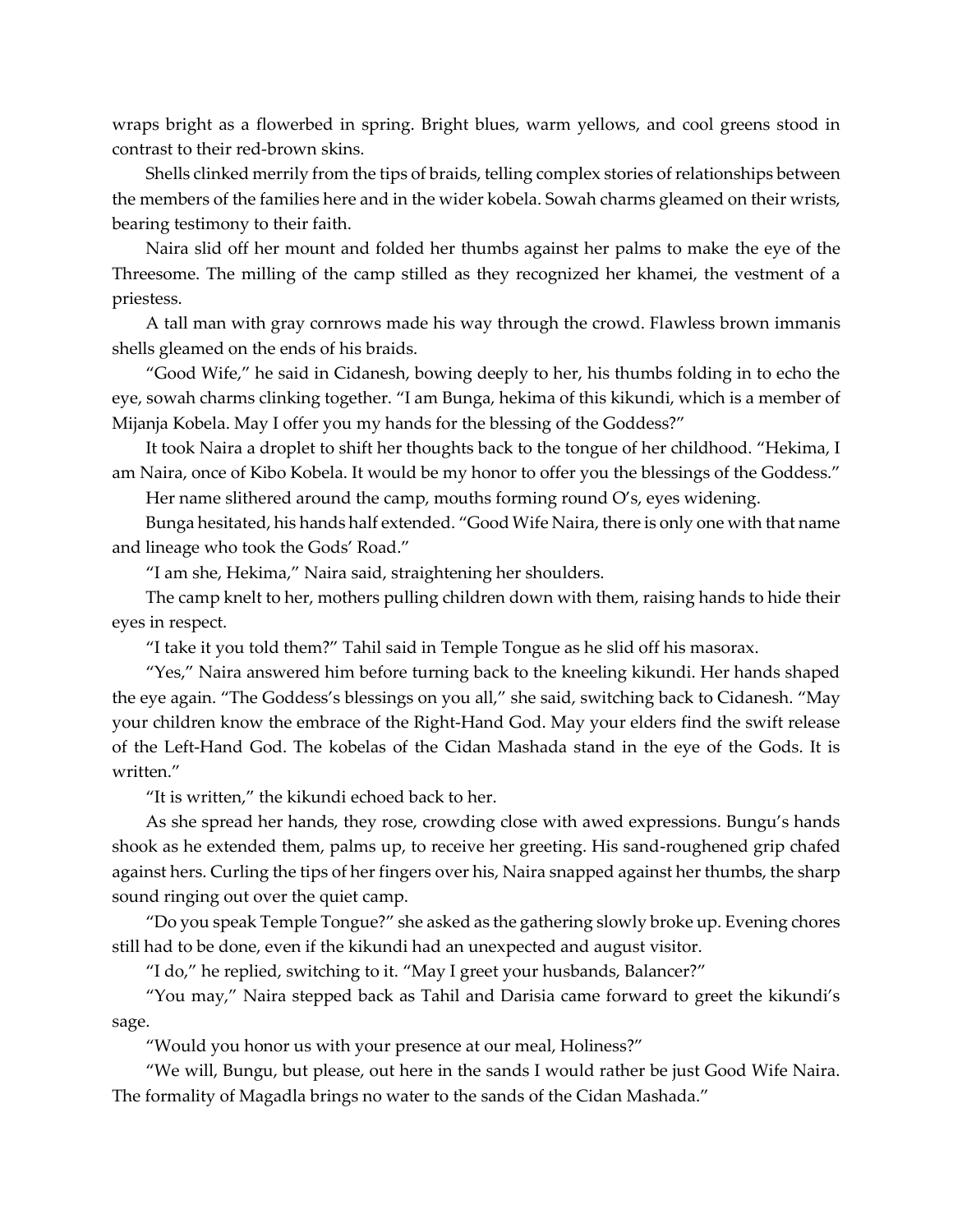He bowed, briefly covering his eyes. "You honor us, Good Wife. You may release the masoraxi if you wish. Our habieurs ride out tonight so that their snakes can find prey. We will only see them in the morning."

Naira nodded her thanks, and they unsaddled the masoraxi.

Their packs and saddles vanished into a large tent, rapidly emptied of other belongings. Naira felt a small twinge of guilt for whoever they had displaced. They found seating on low folding stools with leather straps.

"Where do you travel to, Good Wife?" Bungu asked.

"The Desert Gate, but our supplies are low," Naira explained.

"We are traveling there also," he said. "We have a good haul of dyes, quartz, and amethyst to trade. The sea was kind, our children will remain our own this year."

Darisia looked up at that, the cabolad hood bunching, his gaze obscured behind the veil. "How often must you sell kin?"

"Many years the sea is not so kind, Good Husband," Bungu replied obliquely.

"The Left-Hand God rides the desert," Tahil murmured, knowledge darkening his gaze. "Would there be space for us to join your kikundi until the Desert Gate?"

"It would be our honor, Good Husband," Bungu replied immediately. All three of them turned to look at Naira.

"It is good." She smiled. "My desert craft is old. I would welcome the surety of a kikundi."

"Come, I shall introduce you to everyone." Bungu leaped up with spry grace despite his grey hair. Naira rose to follow him on a round of introductions.



Linen walls allowed some of the evening desert cool to seep into the tent. Naira sat on the simple bedroll and slowly unplaited Darisia's corkscrew curls. The moon had risen late, dim light obscured their faces.

Tahil lay broadwise across the tent entrance, one hand propping up his head.

"We will never change the law about child slavery now," Darisia said.

Her fingers hesitated in his hair. "I know."

Slavery remained an ever-present necessity on Kisangi, fed by those falling into debt and crime as well as the occasional battle ransom. The great salt mines in the mountains that bordered the Cidan Mashada ate too many bodies to attract free workers and other enterprises followed their lead.

Naira and her husbands had sought to change the laws regarding children so that no child could be made a slave by birth or battle. In the spring, shortly before they had left on this journey, five years of careful negotiations had stalled.

The Right-Hand Temple attempted to push an additional measure. They demanded that children could not be sold by their parents.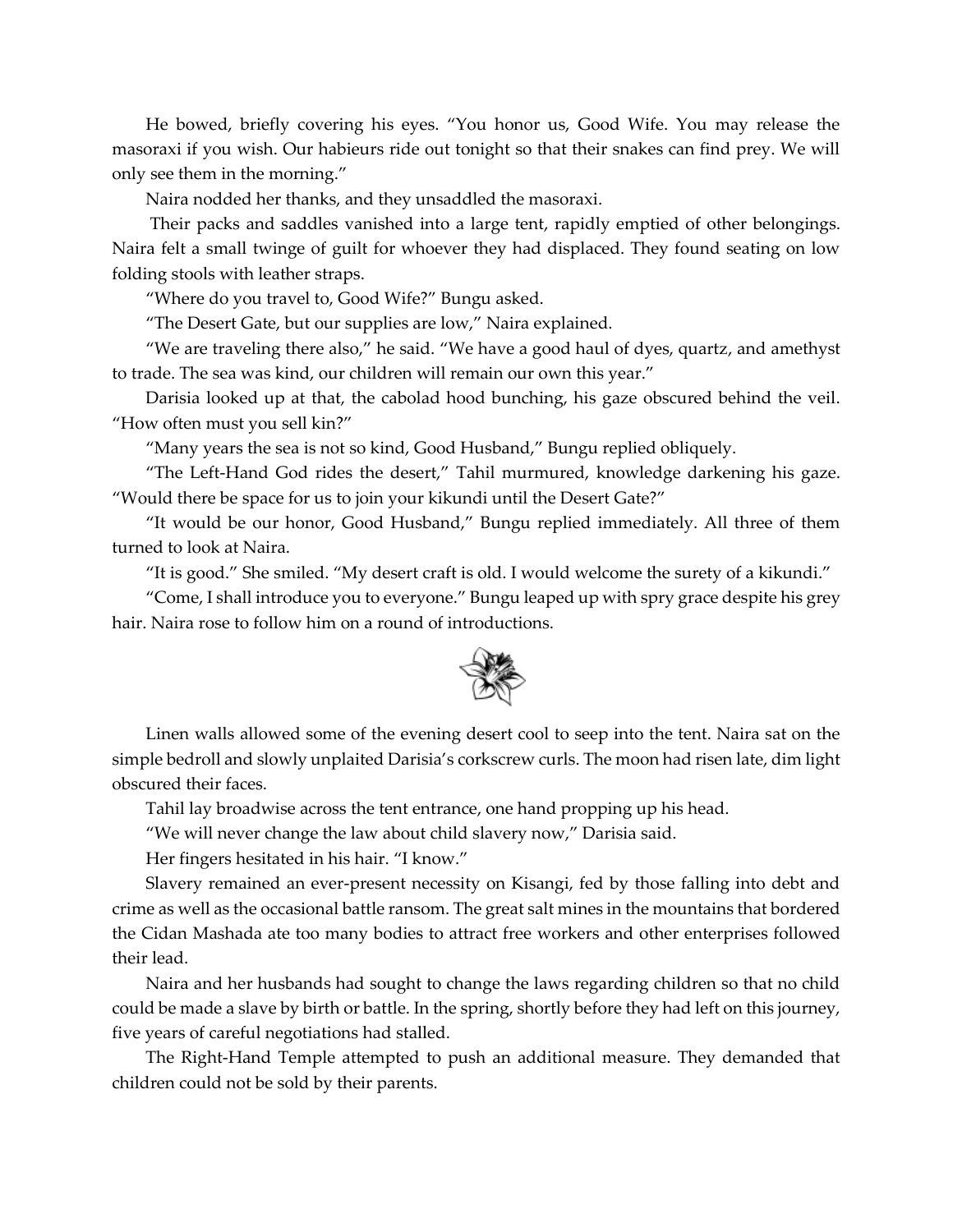In response, the Left-Hand Temple withdrew their support for the change to the laws governing birth and battle enslavement.

The dispute had invaded her bedroom, Tahil and Darisia fighting over it until she forbade further discussion outside of the temple courts.

Naira resumed her labor, and the tent grew quiet.

"The Left-Hand cannot abide all child slavery ending. The change is too big to swallow all at once," Tahil spoke into the silence.

Long black strands of hair stayed behind on Naira's fingertips as Darisia jerked his head from her grasp. The cabolad wrinkled as he sat up. Even stained, the yellow garment stood out in the darkness.

"The Left-Hand supported children being born free!"

"Yes, after years of negotiations, but The Right-Hand wouldn't leave it at that," Tahil replied. "No, you wanted it so that no child could ever be a slave."

"A grown man has made choices that can result in slavery. He understands the contract he is signing. How can you say a child can make those choices?" Darisia's hands balled into fists.

"Sometimes we pay for the sins of others." Tahil leaned forward. "Sometimes our innocence is destroyed for the lesson our soul needs."

"Stop." Naira pushed Darisia back, inserting herself between them. "If we have to discuss this, then let us do so with the aim of finding the middle way."

The men moved so that they sat before her, Tahil on her left, Darisia on her right. Naira touched the sowah charm of the two-tailed lion and prayed for wisdom.

"What does the Right-Hand seek?" she asked.

Darisia folded his hands in his lap. "We seek to end slavery for children."

Naira turned to Tahil. "Why does the Left-Hand oppose this?"

His chest expanded, muscles rippling as he straightened his back. "It is the right of a parent to sell a child."

A mountain of arguments lay behind those simple statements and Naira had heard them all. Her shoulders slumped at the thought of hearing them again and in her own bed at that. The middle way on this issue had eluded them thus far. She touched the sowah charm of the sun crown, the symbol of the Right Hand God.

The kikundis of the desert would never sell their children if the threat of starvation did not loom over them. Before she stepped down, there would be a brief opportunity to influence the election of the next Balancer. Could these two facts form a solution?

"Let us consider for a moment children born to slave parents. Should any child be born to the collar? We will start with the Left-Hand reply."

"I could make an argument that we are born where the Gods desire us to be born, but I am willing to concede this point," Tahil said. "No child deserves to be born to the collar."

"Then how can you say they deserve to be sold?" Darisia burst out.

Naira held up her hand and his mouth snapped close with a click. "Answer the point, Priest of the Right-Hand God."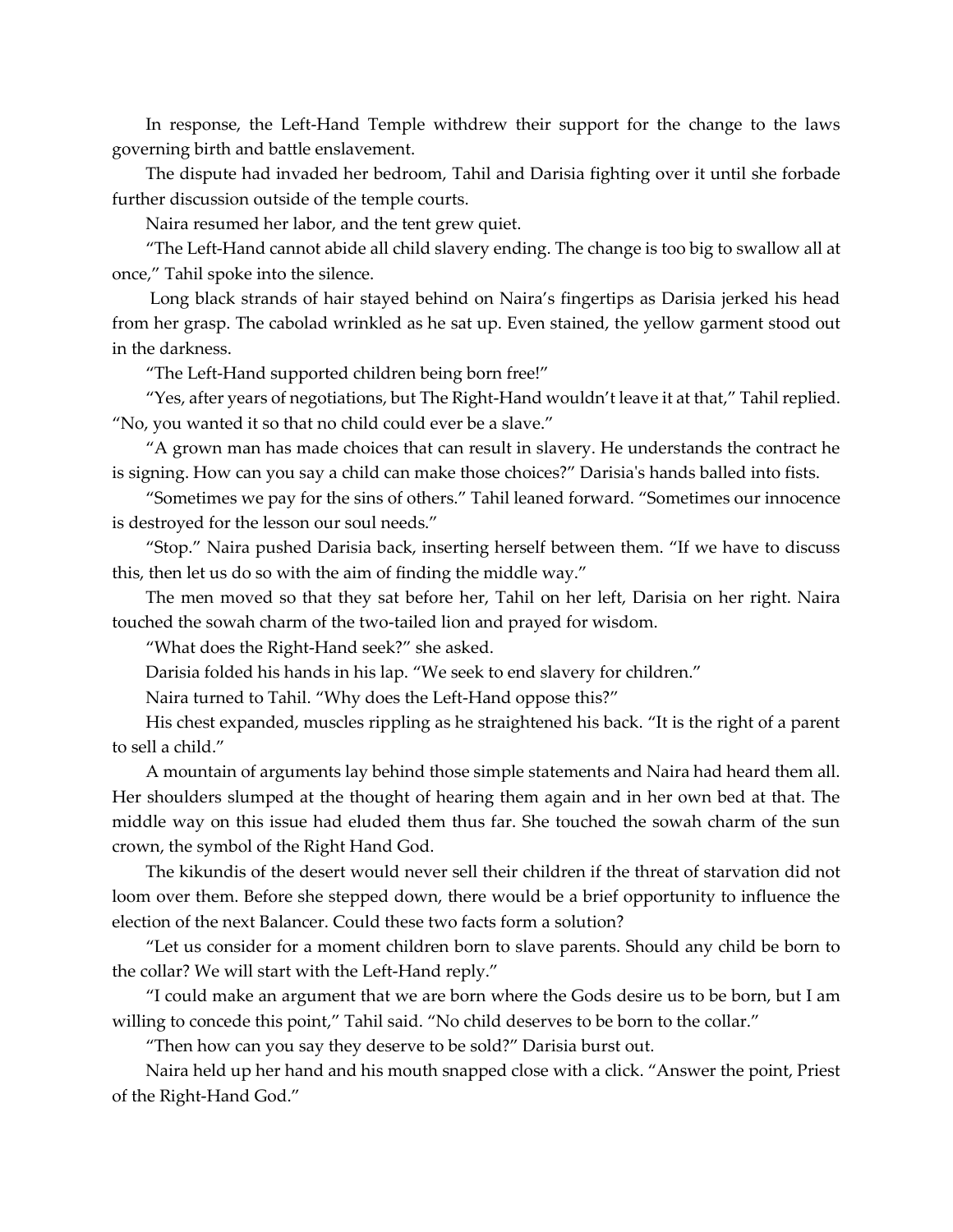"No child deserves to the born to the collar."

"And yet, we cannot simply say that they are born free. A child born to parents in a longterm contract, or a life sentence, will incur the debt of their raising," Naira said. "To my mind, if we wish to ensure the freedom of children, there needs to be an alternative that is not the untender mercy of their parents' master and not the streets. I would hear your thoughts on that, starting with the Right-Hand reply."

"That is valid," Darisia agreed. "The children need some form of succor."

"Left-Hand?" Naira asked.

"A life started in debt is a close cousin to a life born in the collar, I agree."

"I think there lies our compromise," Naira picked through the words with care. "Parents who sell their children are driven by desperation. The whole community, children included, could well end up starving if we did not allow the sale. By the same token, children who are born free but of parents who are not free need to be more than another starving mouth on the street. Nor should they become a debt slave because of their early life needs."

She turned to Tahil first. "If we agree that the children born to parents under the collar go to the orphanages of the Right-Hand temple, could the Left-Hand be convinced to support the measure?"

Tahil leaned on his fists, tongue making his cheeks bulge as he licked over his teeth. "For how long?"

Darisia turned his hands palms up and Naira nodded that he should answer.

"I would say for the duration of their parents' contracts, at a temple as close to their place of indenture as possible. In some cases, it will be tantamount to a permanent separation, but we can work on the fine print in the comfort of Magadla."

"Would that be acceptable as a starting point?" Naira asked Tahil.

"It is a large concession to the Right-Hand," Tahil folded his hands on his lap and considered his thumbs. "I could convince the First Left-Hand Husband only if we can agree that children can be sold by their parents without prejudice."

Naira turned to Darisia. "Given the freedom of children born to slave parents and their tenure in the orphanages, can the Right-Hand be brought to compromise on parents having the right to sell their children?"

Darisia ran his fingers over the beads of his sowah charms. "I could convince the First Right-Hand Husband. Especially if we ensure the funding is there for the orphanages."

"Beloved, can we move on from formal moot?" Tahil shifted on his legs. "This compromise might work for the Right- and the Left-Hand but it will not give you the votes you need in council. The extra funding required will lose you half the Exalted."

"I can get Makena's block of votes." Naira relaxed her seat, and the two men followed her lead.

"She won't support the change," Darisia objected. "She's made it clear that the turmoil would be too great on her people, even before requiring extra coin."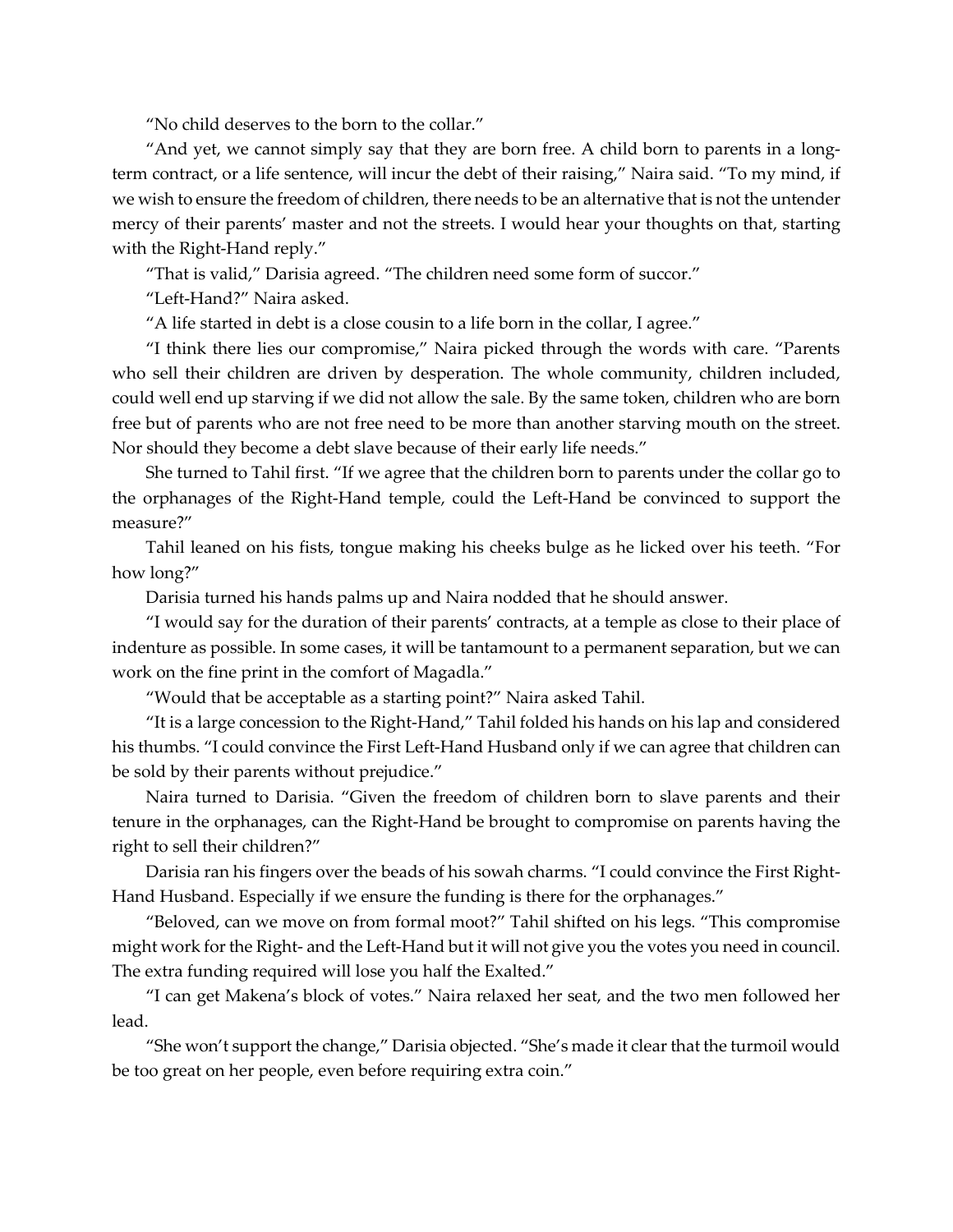"Personal ambition drives her." Tahil smiled, his teeth glittering white in the moonlight. "That's what you're thinking. If you go to her in private and tell her that you plan to step down, she will ask who you will endorse as your successor. You can trade your backing of her bid, for her votes on this issue."

"Yes," Naira agreed. "For the role of the Balancer, she'll find a way to support this measure. Once she is Balancer, it will stick. She will not be able to reverse it if she supported it. And we can levy a tithe on the sale of children to fund the orphanages."

"On that principle, I can talk the First Husband round," Darisia agreed, "though the final negotiations will require delicacy and a strongly worded law to protect the children and parents. It does give you an easy route to step down afterward. You yield the Rainbow Crown to get the law written because it means that much to you."

"And a good reason to leave Magadla," Tahil added. "Who would want to stay after leaving the role of Balancer?"

Naira pulled Darisia back to her lap, her fingers once more unraveling his coiled braids. "I'd like to achieve this thing before I step down. It will be a good legacy. No one should be born to the collar."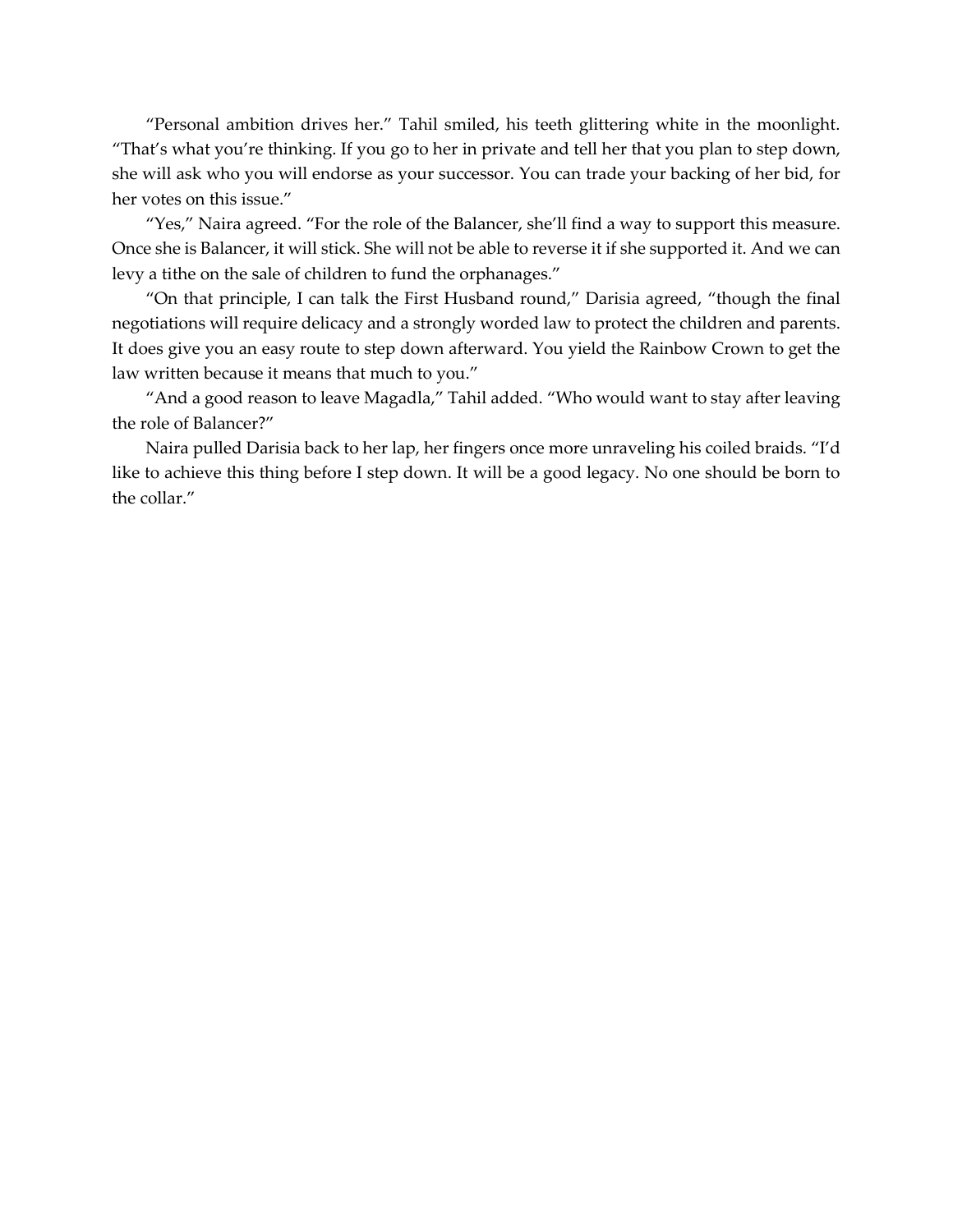# Chapter Four

*Hearken now and hear of the beginnings. Once there lived a woman whose name is lost to history. This woman was born a trollkarl and her hunger for power knew no bounds. Though she drained the power of her tribe to the last drop, she yearned for more still.*

*In her hunger, she became aware of the latticework of life that runs through each living thing. Through study and foul ritual, she fed off the power that was never hers to take. And in so doing, she removed herself from the latticework. She became Asipidmalla, The Thing Beyond.*

*Asipidmalla grew in power and her hunger for the life of living creatures grew into an insatiable need. Her existence could no longer be sustained by this world. Indeed, her existence was now anathema, and the more she fed, the more she craved.*

*The Snow Council and the Tribal Council pooled their wisdom and knowledge to devise a plan. They would turn the very latticework against Asipidmalla. Because she was herself female, the female trollkarls of the Tribes could feel her energy more closely and they would sacrifice themselves to lend the power of their lives to building a gibbet for Asipidmalla. The male trollkarls would use the places where the females sacrificed themselves and they would fashion nodes in the latticework of life. The drummers would make of these nodes a river of power that would feed a seal and they would force Asipidmalla behind that lock. They believed that from this place beyond the world, she would not be able to feed, and in time, she would consume herself.* 

*Their plan worked in part — Asipidmalla was contained, but she did not die. Instead, the prison embraced her. She could not escape, but only as long as the latticework of life fed the prison they named The Blood Gate.* 

*And there Asipidmalla abides still, behind the Gate that the Blutben feeds.*

*The Legend of Asipidmalla*

*S*hadows rolled aside for Louis to step through, taking him past Roul's manifestation

of blades. His chest heaved as he gasped for air, but his feet remained under him.

"We did it!" Roul whooped.

"Wheel's Rim, that feels good!" Louis wiped sweaty strands of hair out of his eyes.

"Well done." Herself's cool voice surprised them both.

Louis turned to see his mother standing perhaps three steps behind him, her profile obscured by the leaping shadows cast from the hearth in the salle.

"Thank you." He grinned at her words. Her cool tone did not discourage him — praise from Herself was as rare as sunlight in winter and lifted his spirits in equal measure.

"That is not the end of it, of course." She tilted her head.

A flutter of wings riffled in Louis' belly.

"It is time to expand your studies," she continued. "However, before that, let's see you stretch this strength a little further. Byron has set up a small chamciel in the old great hall. Go and have a bout of elyas."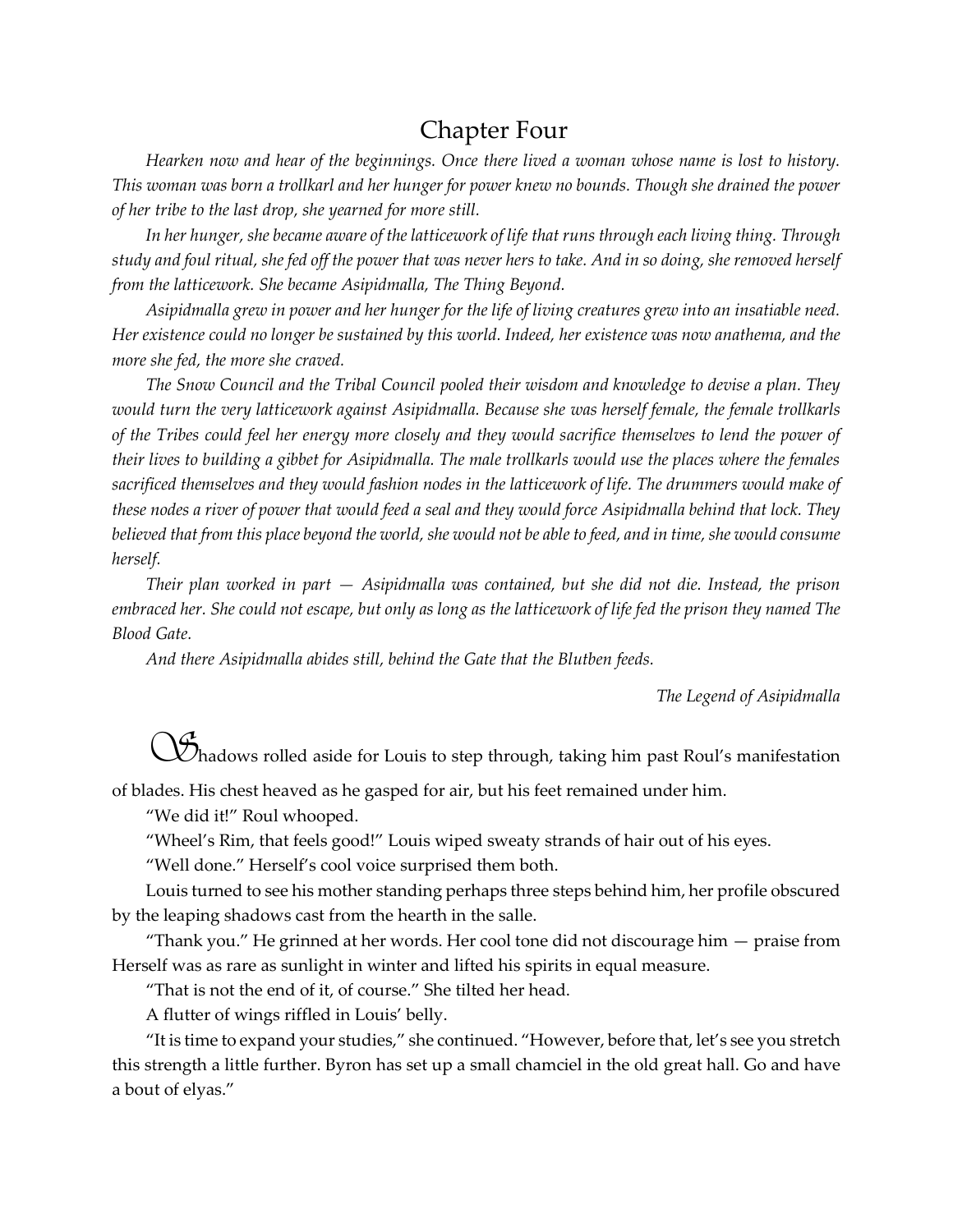Louis stared at her. Exhaustion permeated his muscles, the thought of lifting a sword to play the game of elyas made his shoulders droop. And the girls' lesson as well today. He opened his mouth to protest, but she interrupted him before he could even draw breath.

"Do you have something to say, my son?" Clear warning stained the innocuous question.

"No, your Grace."

"Then do as you are bid*.*"

"Yes, your Grace."

"Come to my study tonight at the third evening ring. To defeat Brice Rennaurd's ambitions will require skills neither of you currently possess."

"Yes, your Grace."

She nodded and left. Louis' triumph soured. Would anything ever be a simple victory with Herself? He turned to Byron. "I hope your field has a net to catch us."

A deep chuckle rumbled from the armsmaster's belly, his face alight with humor at Louis' disgust. "You'll be fine. I made the poles low, the tallest is only the height of two men from the floor."

Louis groaned but followed Byron through the warren of corridors to the old great hall. Built before the northern kingdom of Blanuit had joined the Empire of Lumiaron, corridors riddled the archaic fortress of Rocaille. Born of necessity from the polar winter, covered walkways connected all the buildings. In this labyrinthian lair of the northern dukes, a visitor could easily get turned around and even denizens of the fortress occasionally got lost in the unused parts. Many of the passages and buildings had been rebuilt, repurposed, and sometimes abandoned for generations.

Roul rubbed his nose as they passed the great kennels where the sledge dogs slept, bushy tails wrapped tight around their bodies. "I haven't seen a stable."

"There is one, but it's empty." Louis sneezed as the musty smell of dog furtickled his nostrils. "Rocaille's horses are taken south for the winter, they do poorly in the cold."

"And this old great hall?"

"It used to be my grandfather's great hall, or so my uncle told me. After my mother donned the purpure sash, she had an even older building rebuilt for the new great hall."

"I wonder why," Roul mused.

Louis just shrugged as Byron opened a large iron-shod door made of pale birch. A cavernous space yawned before them. No rushes softened the floor and the bare walls reflected the winter chill. The fire that roared in the central hearth had little impact on the echoing hall.

Buttressed on the floor, nine thick posts of varying lengths provided the field for the ancient sport of elyas. A round platform, large enough for two men to stand on with a sword length between them, topped each pillar.

"Only nine poles?" Roul asked.

"There's not enough room for a full chamciel." Byron pointed at the nearest platform. "Roul, you'll mount this side. Louis, far side."

"Can't I just yield?" Louis asked sourly.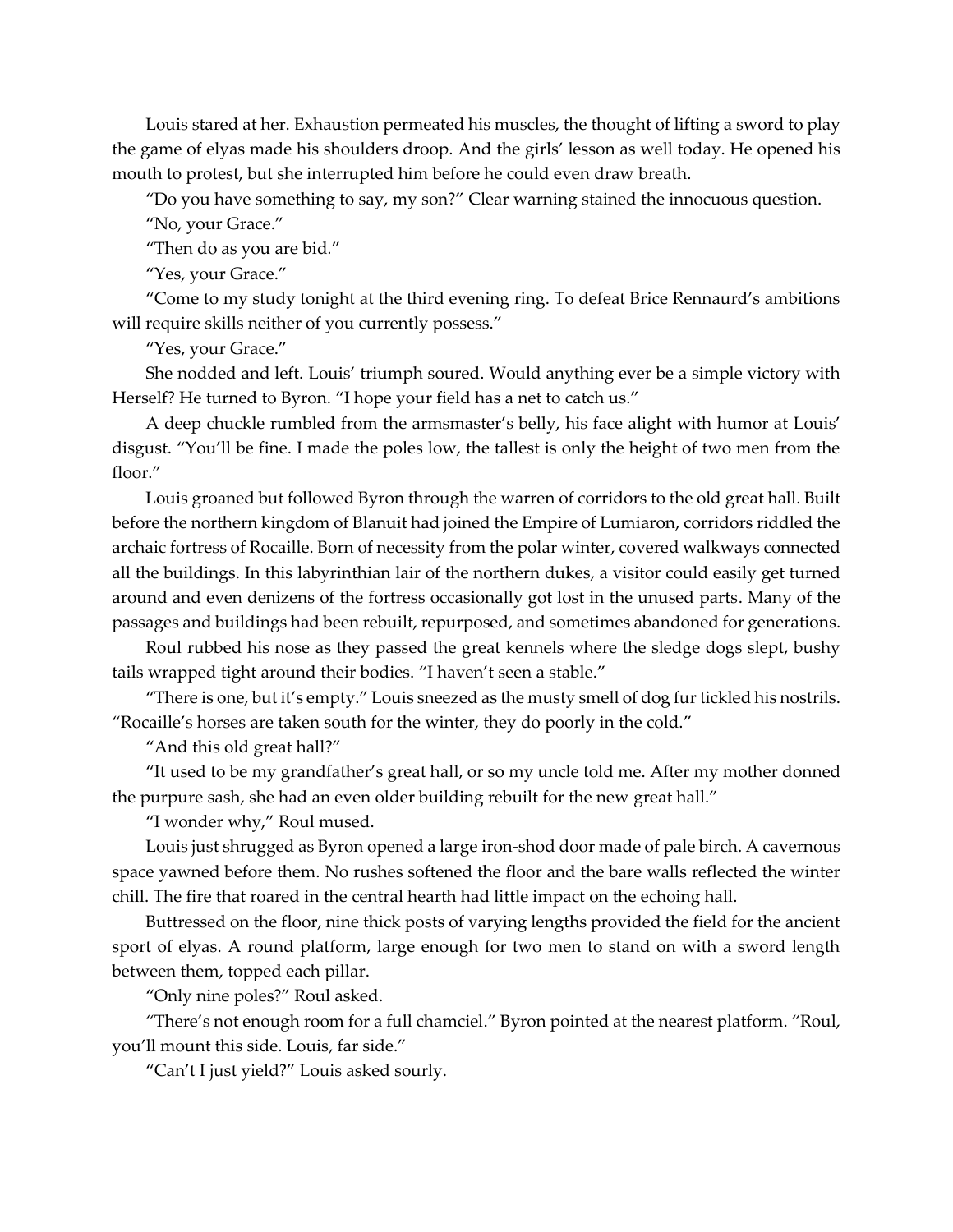"Is that all the gumption you have?" Byron planted his fists on his hips. "It's just one bout. Off you go, milord."

Louis sighed and trotted through the poles to the far side. His legs groaned at the thought even as he forced what remained of his elämää into his muscles. Roul's sword skills far exceeded his own, the match should end quickly. The thought brought cold comfort.

A single standing leap catapulted Louis up to the lowest platform in his third. He landed lightly, separated from the floor by the height of a man. Byron had been gentle in the length of the poles.

He drew his blade and saluted Roul, who returned the gesture. Louis leaped for a taller perch. Elevation might help him survive at least a turning of the flame. He couldn't just roll over and lose, no matter how much his muscles complained.

Roul bounded from platform to platform with the grace of a snow leopard scaling a high mountain pass. He considered Louis' guard position thoughtfully from a lower post, blade held tip down in a one-handed grip.

Louis spread his feet, distributing his weight evenly, and waited.

Roul jumped low, not toward Louis' platform but toward the pole that held up a mid-range platform. His feet connected solidly to the shaft and his body tilted mid-air. Muscles bunched and launched him toward the apex of the hall. Glittering sword threatening, he hung above Louis for a flicker. His shadow flared in the dim light of the hearth and in that flicker, he became the legendary Kokko, the crow that breathed fire.

Dodge or block?

Louis leaped for the middle-height platform. Wood cracked behind him as Roul landed where he had been.

Spinning on his heels, Louis swept his blade up defensively, but too slow. Roul vaulted across the platforms, body lancing at Louis. The blade swept up as the young chevalier landed on the balls of stockinged feet. The edge whispered up Louis' tunic and kissed his throat.

Louis' sword clattered on the platform as he opened his hand. "I yield."

Roul flashed a fierce grin and stepped back, allowing Louis to collect his blade.

"Well done, Roul." Byron wagged a finger in Louis' direction. "Tomorrow, do better, milord. You're disgracing my teaching."

Louis dropped off the platform and left the hall shaking his head.



The heat of the hearth wrapped around Louis' tired muscles. The two little girls watched him with big eyes as he settled down in a cross-legged position. After two weeks of training, they were ready for the first lesson.

Today they would reach for their elämääs.